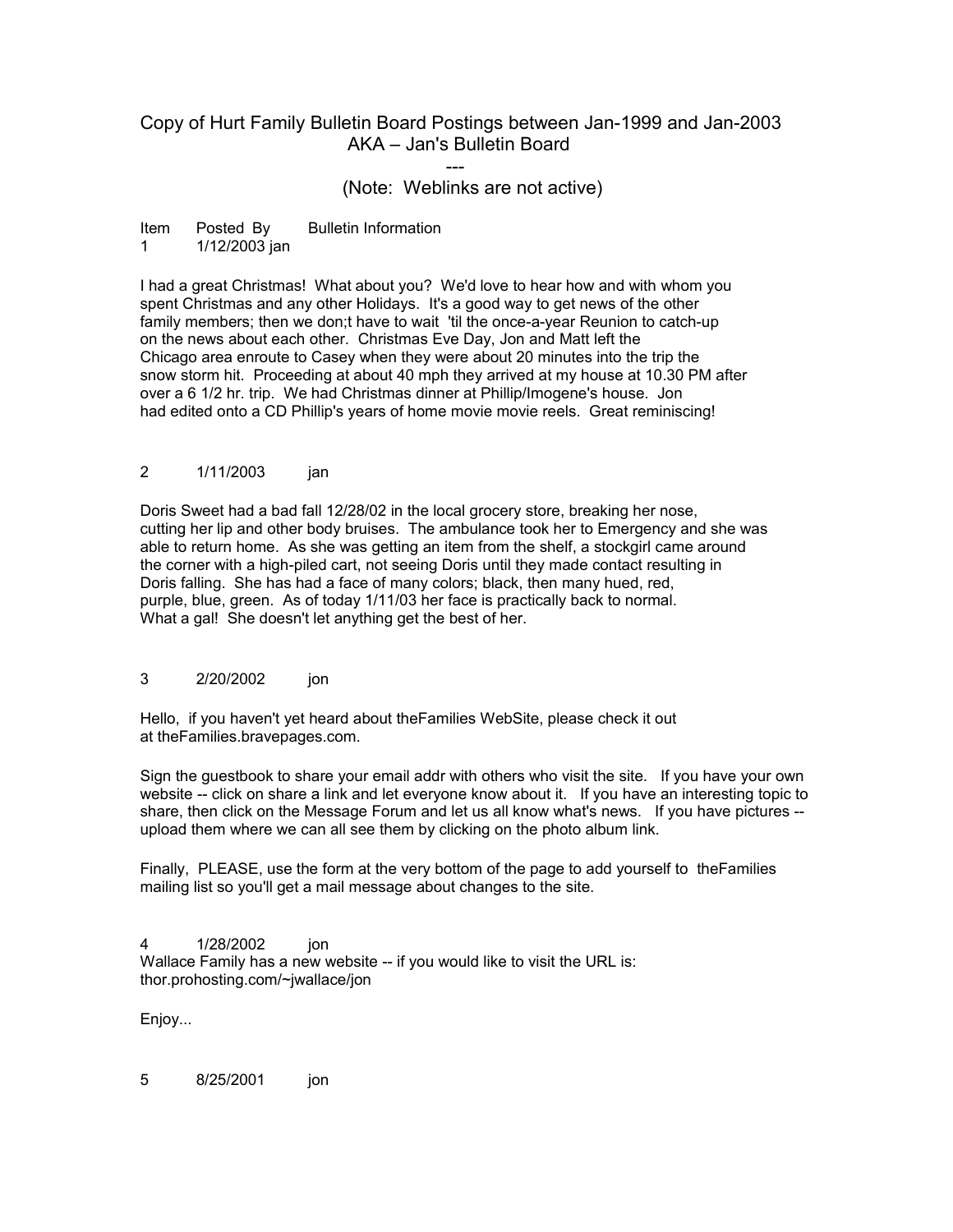Anybody still out there? I ordered a telescope: Meade ETX90-RA which I hope to have by the time we come down to Casey next Saturday. The night sky's are great there when it isn't cloudy. The scope uses a 90MM objective and has a 1250MM focal length - so its images should be bright and clear for night time star-gazing.

## 6 7/8/2001 ion

I'm retiring Friday the 13th (unlucky for Lucent, I'm sure). Company offered a 5+5 (age + service) enhancement to entice folks into taking early retirement. Result is I'm at 24+ years and get an extra chunk of money -- so its goodbye to Lucent.

## 7 6/10/2001 jon

Doris is now using stereo hearing aides (both ears) and the results are, I'm told fantastic. She is pretty much back to normal conversational level of hearing ability – these new devices are pretty potent.

Anyone using this bulletin board anymore? I never see any posts....

## 8 4/22/2001 jon

Jan has a new website - with 20 new pictures. Bookmark Jan's HomePage.

## 9 2/1/2001 jan

Phillip called me this morning and said that Onawa has given birth to a son; weighing in at over 8 lbs. Birth was by Caeserian Section.

At the time of this mail, Phillip and Imogene hadn't yet talked with Onawa. They'd gotten a call from Mary, Onawa's mom.

10 12/23/2000 jon

Phil is online!

11 11/18/2000 jon

Matt's assignment in Atlanta has ended early. He won't get to winter there -- the contract with Southern Energy was recently terminated; I don't know the details, but it sounds like there was a dispute between his company and Southern Energy over unpaid changes Southern demanded late in the product delivery. TenFold management decided not to pursue delivery of the additional capabilities, and will probably sue for billed/unpaid services.

Anyway, Matt's returning to the Tenfold Chicago offices to take on a new assignment in the energy trading markets. I expect to be apartment hunting with him over the next few months.

Pat, Matt, Kathy, and myself plan to visit my mom in Casey over Thanksgiving -- hope to see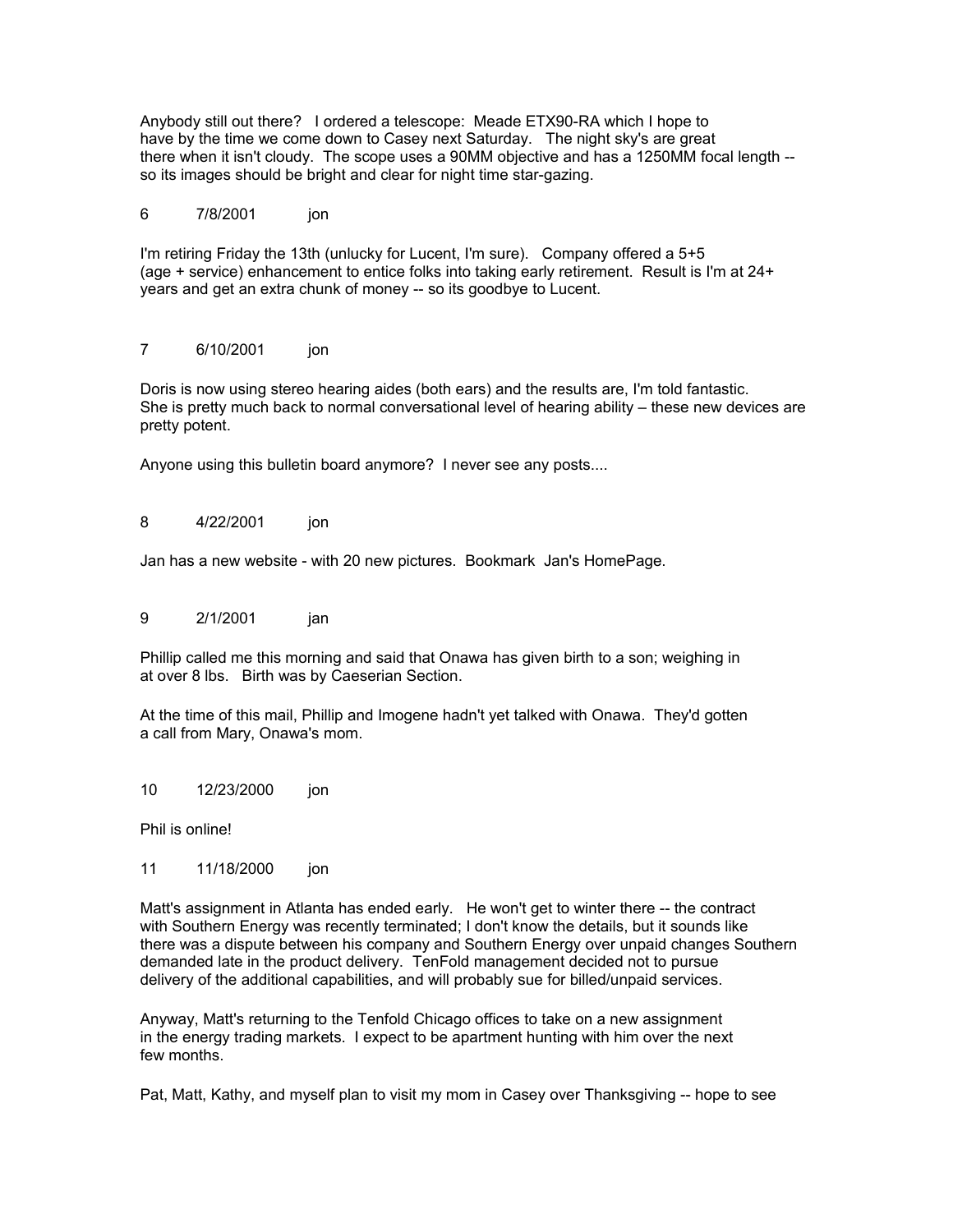some of you there too!

12 9/20/2000 jan

Here is a few news items of family members: EdnaBelle & Dick just returned from a 7 day Carribean Cruise and reported really enjoying it!

Katherine Shelby broke the little finger on the right hand recently when she and the ladder she was on suddenly parted company unexpectedly. Little Finger, hurry and get well!

Loistel&Dave Summerville are spending 2 weeks visiting Suzy and Tim in Las Vegas, to return 9/23.

SEND YOUR NEWS TO BULLETIN BOARD!

#### 13 9/15/2000 ion

OK -- got some pictures from the reunion. Go find yourself (If you were there) by clicking On: the picture page

#### 14 8/30/2000 char

Hi to all that read the bulletin board. Tom & I will not be at the reunion this year. We are going to visit Lisa/Tim/Maggie & Drew who now live in Cleveland, OH. Lori & Jeremy are planing to come though. All of us moved this summer. I don't have my address book at work (where I am now) to give you Lisa/ Lori's address but ours is 2424 Salem Dr. Charleston, IL 61920.

The latest news on Maggie & Drew are 14 Mo. old now and started walking just before their 14th Mo. Lisa is already having them set time out for discipline. We're going to miss seeing all of you that come to the picnic.

### 15 8/24/2000 ion

Glad to hear Loistell is going to bring some of the Geneology info she's been putting together to the reunion; I hope we can get it web-linked at some point, so all the rest of us can browse the info.

Matt and Therese plan to come to the reunion (they'll drive down from U of I Sunday). Kathy is coming down with Pat and I, probably Friday night.

Saw Ron's name as a panelist/speaker for the DCI busines portals forum -- now that he's moved from CTO at GM to CEO at XML, I was wondering if he'll still talk about GM's vertical portal effort at the conference. Lot's of fun stuff to talk about when we all get together!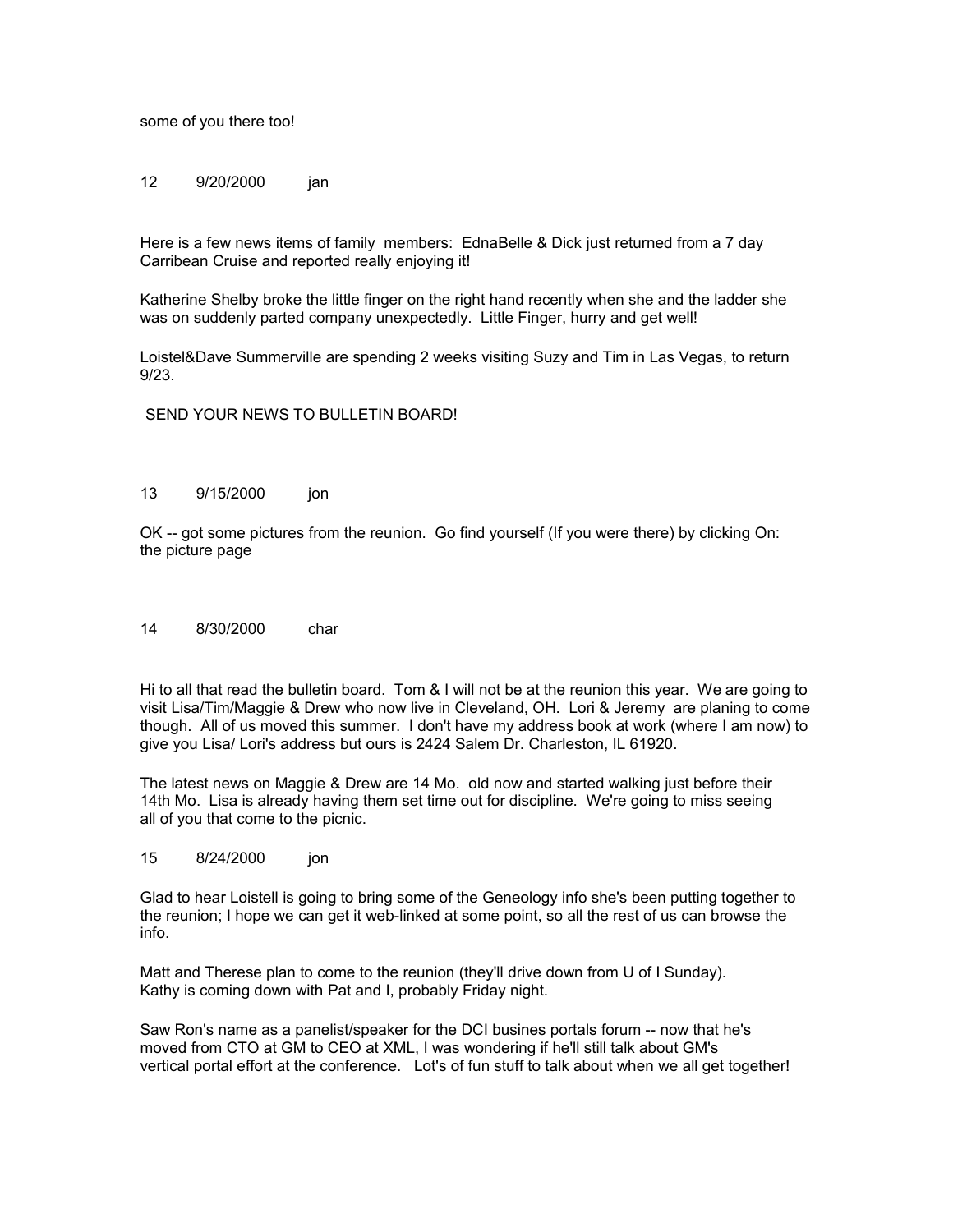#### 16 8/24/2000 loistel

Looking forward to the reunion...It is so nice to see everyone.

I hope to have part of OUR genealogy to show but still have a long way to go. I also hope to have some pictures none of you have seen to go with our history.

We wil miss Edna Belle & Dick this year as the last I heard they wouldn't be able to stay for the reunion.

Sandra & Jim are remodeling their house this summer and they will tell us all about what they have gotten done.

I took a peek at my last message and had quite a laugh at the spelling so I took it off, I hope. I thought I had checked spelling and mistakes!

17 8/19/2000 jon

Again -- the Procom server was denying private CGI scripts to run for about a week. I know my mom and Charlotte both got server 500 internal error reports -- so I again asked Procom to check their server policy and again we're back on line.... sorry for the inconvenience -- not much I can do about this I'm afraid.

18 8/1/2000 jon

You may have noticed the BB was unavailable for 3 days. My scripts were disabled by the free-cgi server -- but after a little email with procom everything has been restored... or maybe nobody noticed anything because nobody ever logs in anymore?

#### 19 7/22/2000 jon

I heartily recommend Glen Ellyn's "Le Deux Gros"! We had a four-course meal which took 3 hours to complete and left us both totally sated. I left \$185 bucks on the table, and don't think I'll ever be hungry again (well at least until tomorrow).

One thing that is very nice about restaurant courses is that you can carry on an extended conversation at the table and still have time to eat. There's a lot to be said for this style of eating. Bon Appetit.

#### 20 7/22/2000 ion

Pat and I will celebrate our 28th Anniversary tonight by going to Le Deux Gros, which I believe is French for "the two fatties" (the chefs there are rather rotund). And even better, the tab will be on Lucent, since they promised those of us who did Y2K duty over New Years Eve a dinner for two on the company. I'll give you my critique of the cuisine after we've dined.

Hey, haven't seen much posted on the bulletin board lately, except me, Jan, and Loistell; what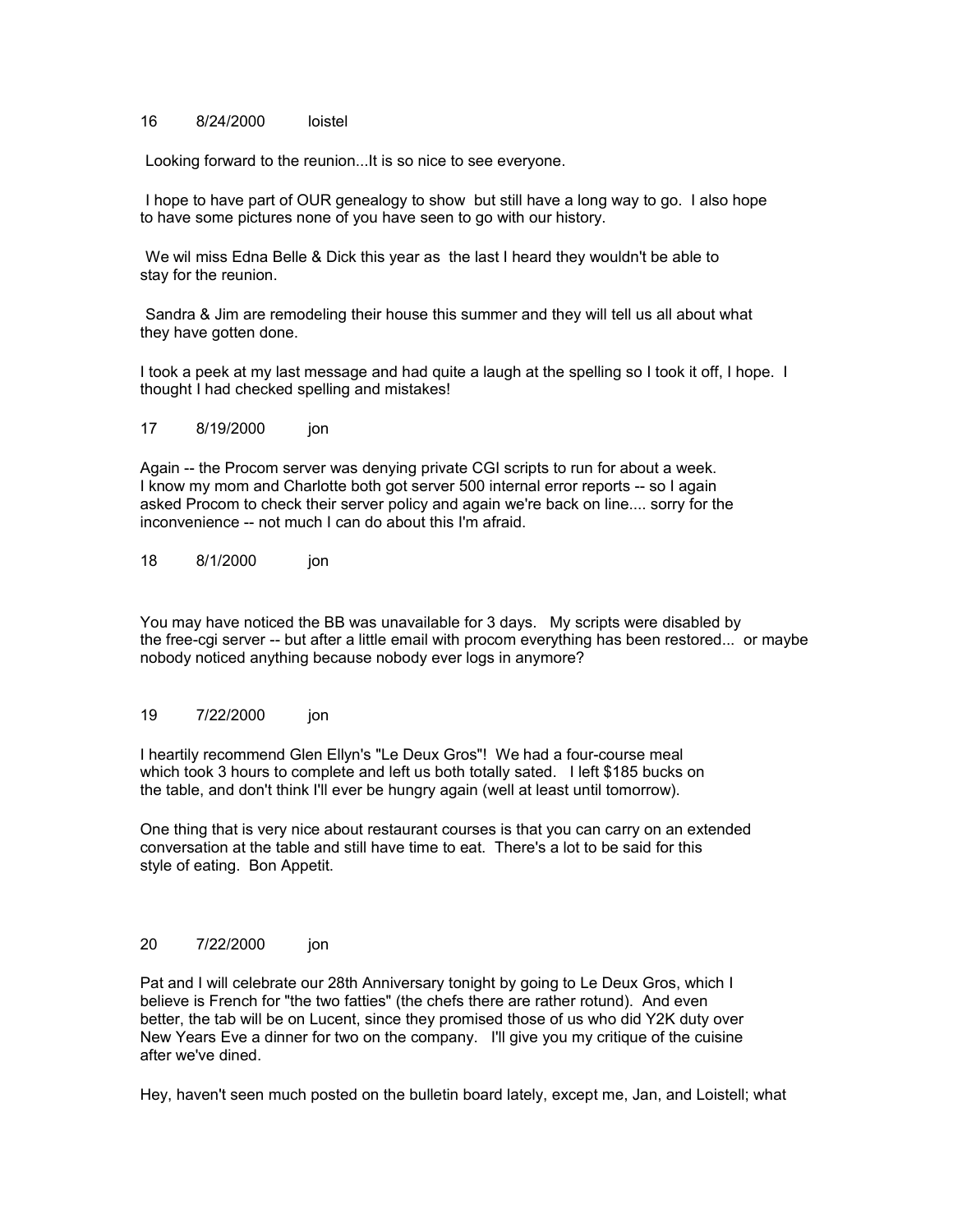are all you dead-beats out there doing these days? If you've forgotten your password let me know and I'll send you email. Au Revoir!

21 7/5/2000 jon

Hi-- Mike rode in the Casey 4th of July parade. Here are three pictures I snapped as he went by: Coming up the street.

Very Military - Seen any Injuns?

22 6/2/2000 jan

I haven't made any entries for months I don't know if anyone is checking the board or not. Anyway, I've been having a lot of dental work done since March and recently had eye surgery (inflammation & cataract) so I haven't used the computer much- So I hope that those of you that have a password for the bulletin board will tell us about your activities! Loistel has been very busy with geneology(sp?) and has a picture of Eli Hurt - my grandpa, or my Dad's Dad. Maybe she'll put it on the B.Board, also, has my Grandma, i.e. my mother's mother, Ally Coon Wood. (Patsy Allyson, you were named after her.

## 23 5/15/2000 jon

Hi -- Matt graduated from UIUC on May 13th. I took a few pictures and have put them on Jan's Web site --- you can go there from this posting by clicking here

When you get done playing there - you can close that window and you'll be right back at the bulletin board.

Oh, in case your wondering why all these advertisements started showing up on our bulleting board, its because I'm using a netserver host that doesn't charge a monthly fee for me to run this CGI script based bulletin board -- so they put their adds in my scripts to make it worth their while.

Seems like a fair trade -- if you see any stuff that looks interesting, just click and explore.

### 24 4/15/2000 jon

Matt has accepted a job with TenFold, a company that markets software solutions for business' use. He will start 7/1, with about a month's training in Nevada, then return to the Chicago headquarters and begin supporting the customer teams as they configure their software applications for various customers.

Matt thought this job would give him an opportunity to travel and see the "inside" operations of a number of client corporations. They also got his attention with the stock option plan, which I hear has become a common tie-breaker among companys shoping for talent these days.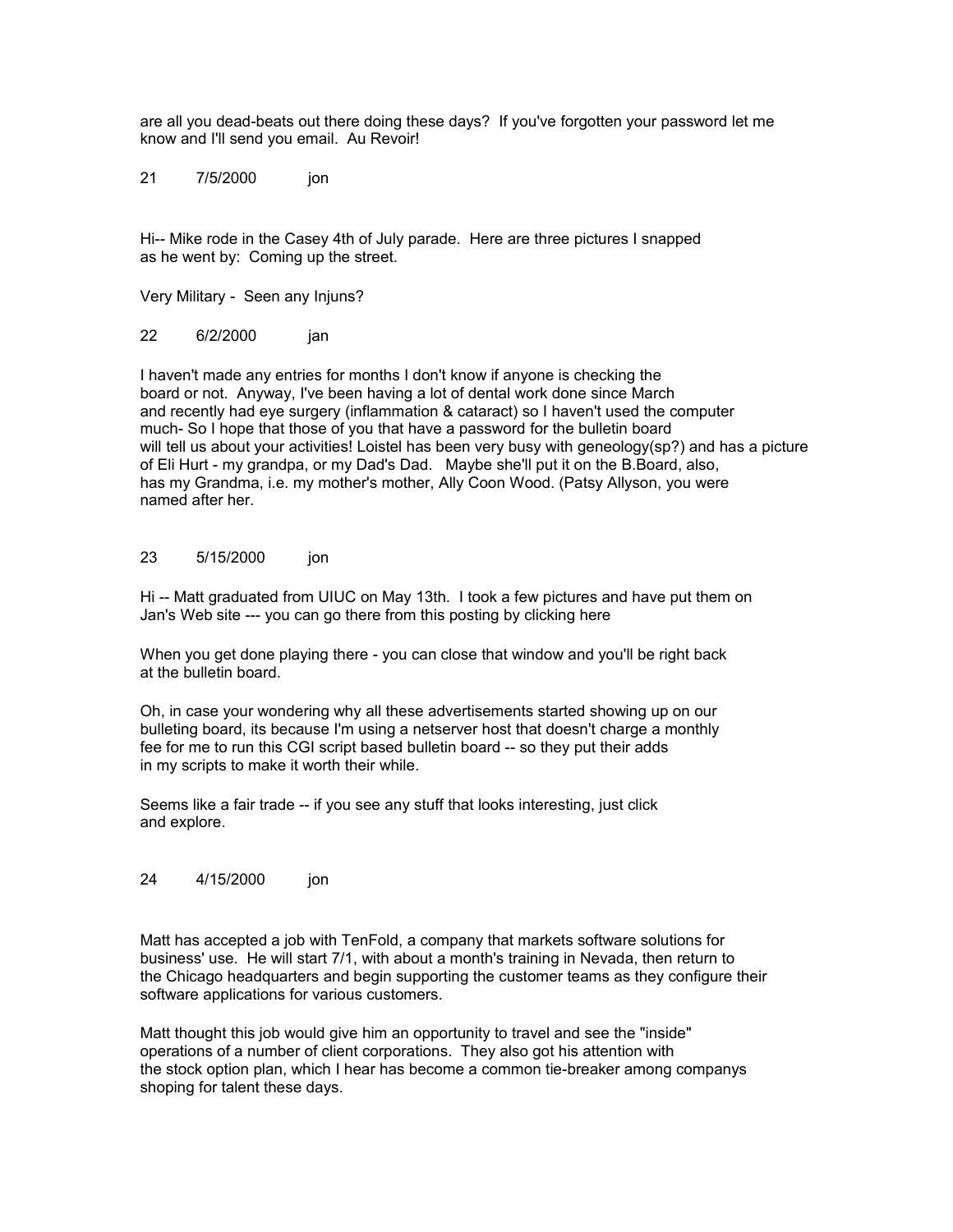We wish hime well -- I'm sure it'll be an interesting experience.

25 2/22/2000 ion

Matt is graduating May 10th, with a BA in Business and Finance; his area of interest has been in marketing and related operations. Anyway, he's been doing interviews over the last month, and has two invites to do follow up visits at Zenith (Glenview, IL) and Target Stores Corporate (Minneapolis, MN).

He said the interview activities were taking up so much of his time that he probably would not be able to go anywhere over spring break at the end of March.

He is planning on taking several weeks right after he graduates to visit with friends at Mrytle Beach, SC; so he should be very rested when he finally starts the 9-5 thing.

Kathy is in her second semester at UIC, and seems to be doing well. She is an undeclared major in the liberal arts, but seems to be gravitating toward journalism and foreign languages. I think she is also looking forward to summer vacation.

Maybe I'll take a summer vacation soon, who knows, it sure sounds like fun.

26 1/31/2000 jan

HAPPY BIRTHDAY, BRENDA!

27 1/30/2000 jan

Great to hear all your families' news, Char. I e-mailed Lori good wishes on her engagement and spring wedding, and congratulations to you and Tom. Never a dull moment in your household, it seems, and now a wedding to plan for!

EdnaBelle&Dick returned to Florida the middle of January, both leaving Illinois with respiratory problems and not they are recovering, EdnaBelle, from pneumonia: Dick, from bronchitis. Latest report, upand around but still taking medication.

We're okay here in Casey. I started volunteering 2 days/week helping 4th grd. reading.

28 1/28/2000 char

Hi to all who read this.

The news just keeps coming. Our year of 2000 is becoming quite eventful. First let me talk about Maggie & Drew. They turned 7mo old on Jan.21. Drew popped his first tooth just before his 6mo birthday and a 2nd one has been showing for several weeks. Maggie's 1st tooth is just now coming through. They are both setting up but Maggie is pulling herself up to stand up. She may be crawling real soon. Drew can go from laying down to sitting up. Im sure you all are just so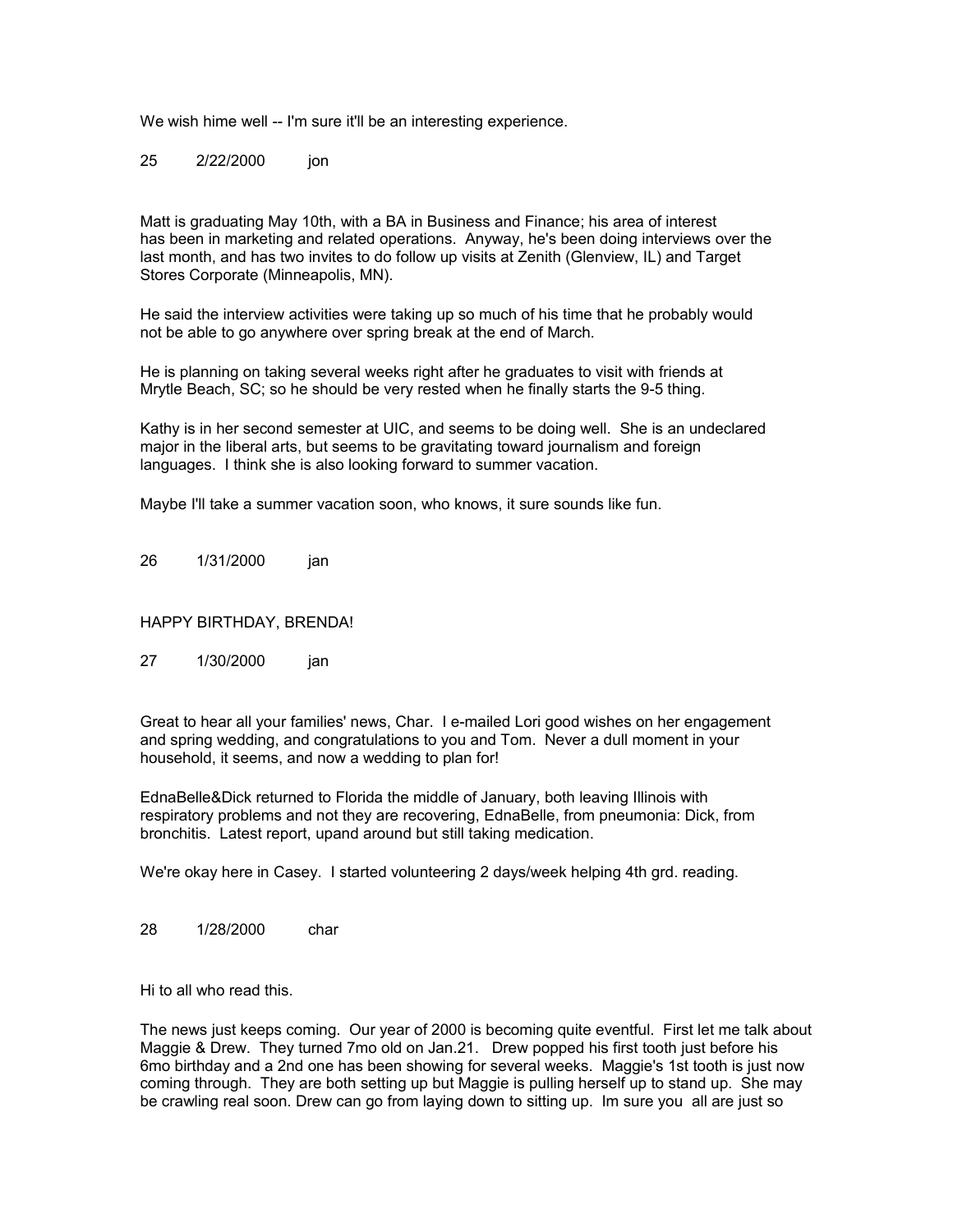excited to hear all this. Well, label me a excited Grandma.

Tim has accepted a job with National City Bank and will start Aug. 14 in Cleveland, OH. So, Lisa & Tim will be moving this summer. Tim will be in training for aprox. a year and then could be transfered to another location. This move will be an emotional moment for us because it will be a 8-9 hr. drive to see them.

I'm not finished with news. . . Lori became engaged on Monday, Jan 17 to Jeremy Morton. She has a beautiful ring and the most excited countenance with all that is happening in her life. Jeremy is working towards becoming a Pastor. He works at KalKan in Mattoon in the lab dept for now until his traing is complete to become a Pastor and has a church to Pastor. Lori is very thrilled with this.

She is busy with wedding plans as they have set a date to be married on May 13, 2000. Yes, that is less than 3mo. away. Things are hopping around our house. Lisa & Lori's Birthdays are Feb. 5 & 6 and Lisa is coming that weekend for their birthday. Lisa will be 34 and Lori will be 27. Love to all of you. Char

29 1/18/2000 jan

Loistel's Retirement Reception was a super "Whingding"! Many people attended,and there were some really neat recognition speeches - then the local paper carried a 4 page spread covering pictures and write-up of it all. It was a fitting recognition for Loistel's 31 years as Librarian and all the extra-special things she did there.

30 1/8/2000 jon

Just a note -- I believe Loistel's email address is lsummerville@rr1.net, instead of tsummerville@rr1.net as indicated in Jan's email of 12/31.

## 31 1/5/2000 char

We had a very eventful Christmas break! We watched Lisa's dogs while they drove to N.Y. and were gone until Mon.the 3rd. The dog news is: Blue the little dachshund went out for bathroom duty and didn't come back. She was missing all night & it was the coldest night in long time. To make a long story short She was turned in to the dog pound & we called the next morn.to discover she was there. About a week later she ate a bag of balloons (15) in all and a trip to the vet saying to just watch her. She did ok. We watched her eliminate those balloons 1 or two at a time and I don't think all came out. Montana the Lab had a 5 minute seizure while she was with us. Something we had never experienced. She has been on meds for this.

The major mind boggler for the break was Lori has made some major changes in her life. She was not feeling enthused as she has all these years about her missions work in Mexico. That went on for several months. She couldn't under stand why this feeling was overwhelming her so much. She really prayed, & prayed about this and wanted to know if she was meant to go or if the Lord was puting in her heart to stay. After a long struggle and to make another long story short., she felt lead by the Lord to not pursue her mission opportunity in Mexico. She is staying in the area and pursuing the ministeries she has started here.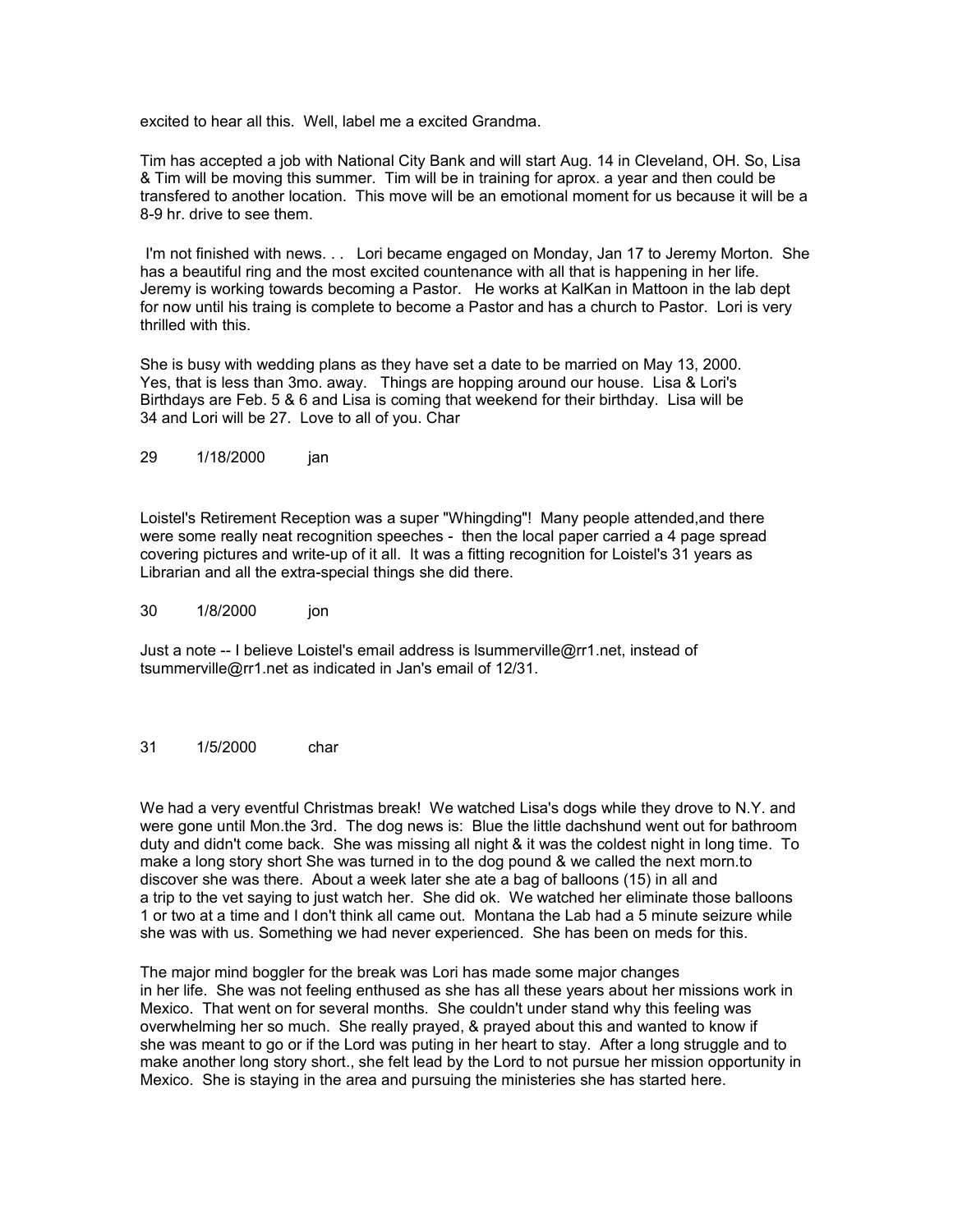To further make our heads spin is the fact that Lori has met a guy whom she has been friends with but since they found out Lori's path has been changed to stay around have pursued a relationship on a deeper level. They are very serious.

So that was our Christmas break in a nut shell. We are still obsorbing all these changes. It takes a while. What a way to start a new year. Anyone else have an exciting Christmas & New Year?

32 12/31/1999 ian

Loistel is now officially retired from her thirty plus years as Casey Township Librarian She is getting much recognition in appreciation for all she has accomplished in those thirty-some years. Among other activities, a recognition tea is being held for her on 1/9 in the Fellowship Hall of the Methodist Churst, sponsored by the Women's Club of Casey and the Library Board. Loistel is expecially pleased that Tim will be flying in from Las Vegas for the weekend to attend the tea along with the other family members.

CONGATULATIONS ON YOUR RETIREMENT, LOISTEL!

Her e-mail address is: tsummerville@rr1.net Mailing Address: 2205 US Route 40 Casey, IL 62420

33 12/31/1999 jan

JANUARY BIRTHDAYS: LARRY HURT - 1/9 - No online address 204 E. Alabama St. Casey, IL 62420 \*\*\*\*\*\*

RON SHELBY - 1/14 - ronshelby@yahoo.com Box 707 Northville, MI 48167

BRENDA SUMMERVILLE - 1/30 - l914@fgi.net 809 Oxford Dr. Chatham, IL 62629 \*\*\*\*\*\*

KATHERINE SHELBY - 1/31 - IndyLeigh@aol.com 6844 Willow Rd. Indianapolis, IN 46220

34 12/30/1999 jan

\*\*\*\*\*\*

Phillip & Imogene were hosts to a delicious buffet dinner for the family on Wednesday, l2/22; their beautiful Holiday Decorations (both inside and out)were a DELIGHT! - Those present were Loistel, Dave, Char, Tom, Larry, EdnaBelle, Dick, Doris, Me (Jan), Phil Alan,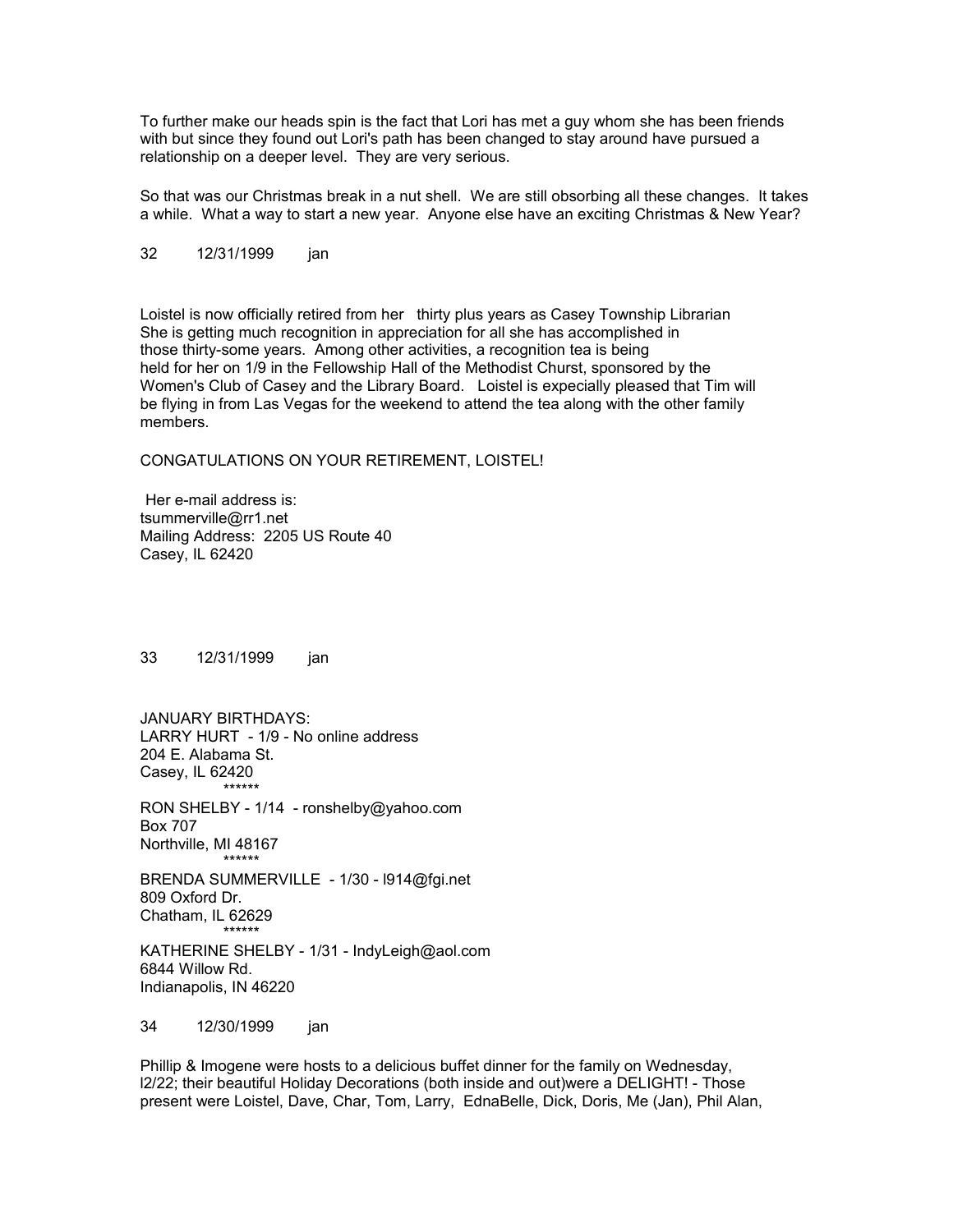and Patsy Allyson,who spent a week with Imogene and Phillip. Lots of good visiting! \*\*\*\*See Char's 12/17 entry to hear about Char, Chris and Larry's Christmas plans.-- \*\*\*\*See Jon's 12/25 entry & pictures-about their Christmas. Loistel&Dave spent Christmas Day with Mike&Brenda, Then home to spend Christmas evening with Scott, Linda, & and Greg.\*\*\*\*\*Jon made a special drive to Casey Thursday to bring me a Christmas present--They gave me a monitor with a 21" screen! Jon had to come in order to get it hooked up. I'm really enjoying it The bigger size makes a such a difference!

## 35 12/30/1999 jan

Family News: EdnaBelle & Dick drove back to Illinois, arriving at Doris' 12/20, then, taking Doris with them on 12/23, drove to Indynapls (to Katherine's)staying there thru Christmas morning, then on to Beth/Terry's for Christmas Day. They returned to Casey on Monday, 27th,so Doris could keep a Dr. appt the next day. Now, they are at Katherine's and plan to spend NewYear's Eve and Day with Ron, Susan and Richard in MI. Doris decided to stay in Casey to see the New Year in.

EdnaBelle has knee surgery scheduled on 1/5, in Indnpls. Best Wishes for a SPEEDY RECOVERY, EdnaBelle!

36 12/25/1999 jon

Merry Christmas all, here are pictures of my mom with her new 17-inch monitor, and the rest of us doing Christmas morning in Glen Ellyn: pic01, pic02, pic03, pic04, pic05, pic06, pic07, pic08, pic09

### 37 12/18/1999 jon

Ho-Ho-Ho, and a verrry Merry Christmas from the Wallaces. I had two trees removed back in November. I took some before and after pictures of the front and back yards;

Front with pine ,

Front without pine ,

Back with Maple ,

Back without Maple , And of course Christmas wouldn't be complete without a picture of our Christmas tree (we just put it up today)

### 38 12/17/1999 char

Merry Christmas to All my family reading this. Lisa and Tim will be driving to N.Y. for Christmas to spend time with his parents and brother. So, Lisa 7 Tim are at our house this Thur, Fri. and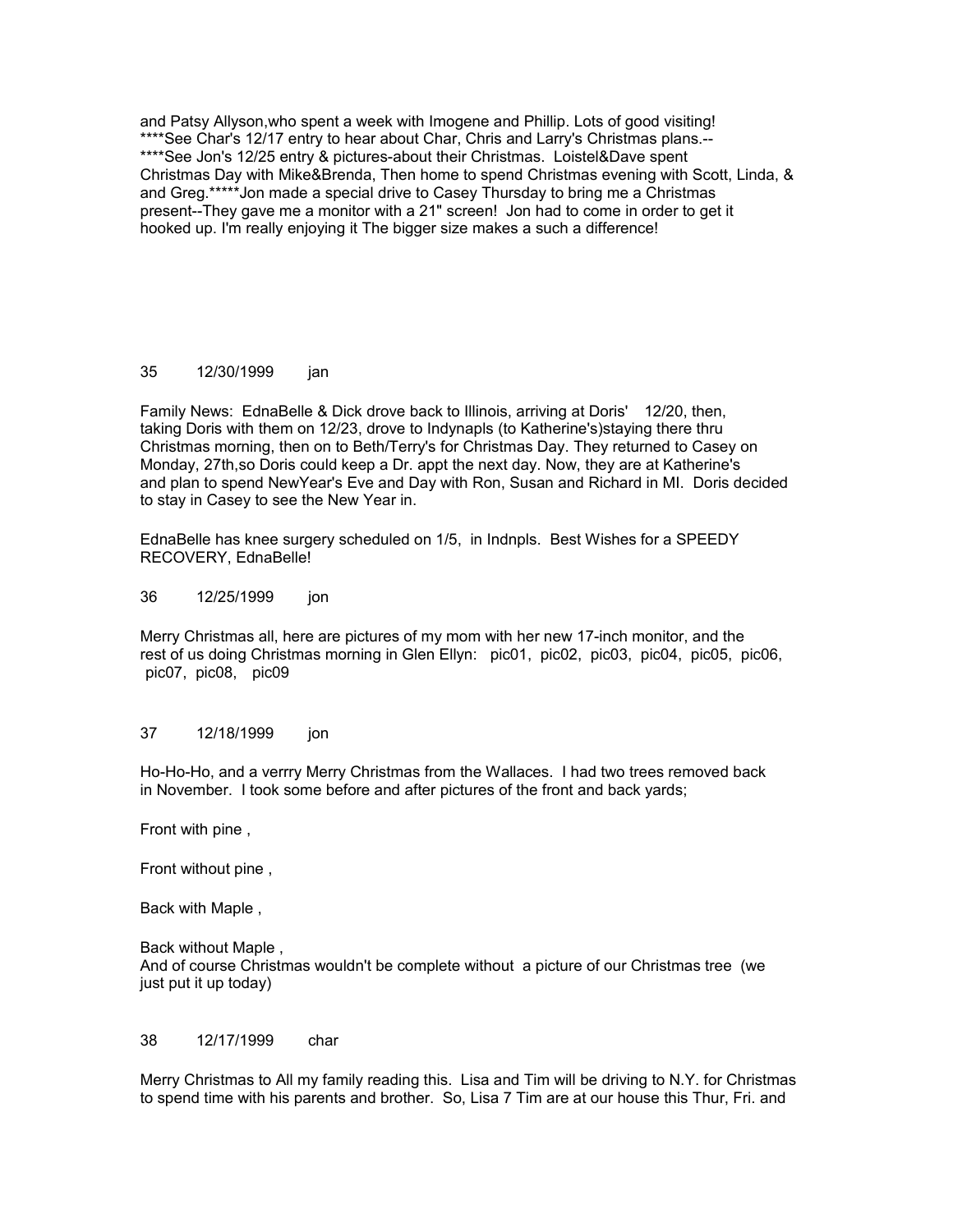going back Sat. We are have our Christmas with them while they are here. Tom, Lori & I will go to Gibson City for Christmas at his brothers house. The brother that has twin boys that are 3 1/2. All the Royal kids get together at one of our houses each year. We will be going to Chris & Beckys house on the 26th and spend the day with them. I received a e-mail card from Jon & Pat at work where Iam connected with internet. But I couldn't retrieve this. Thank you anyway Jon & Pat.

Loistell, congratulations on your big decission on the Big R. Im sure you wont't be sorry. There are too may things you can and want to do.

MERRY CHRISTMAS, FAMILY! I LOVE YOU. Char

#### 39 12/4/1999 jan

Edna Belle's recent e-mail was not "happy" news. When she returned home after being in Illinois for a month and a half, helping Doris recover from the pneumonia, she and Dick found the refrigerator ice maker had decided to start leaking and ruined 3 cabinets. In addition,for some time Edna Belle's knee had bothered her when she put weight on it. She has just learned, after having a recent MRI that cartilage was torn and surgery was recommended to correct it.

We're thinking of you, Edna Belle, and are sending our good wishes, along with the thought that there will be a happy ending to these problems!

#### 40 12/2/1999 jan

I just had e-mail from Patsy Allyson that she had made flight reservations so she could spend Christmas with Phillip & Imogene, December 20th through the 29th.

Dick & Edna Belle are planning to drive to Illinois arriving 12/l8. The plans now are for Doris, Dick & Edna Belle to spend Christmas Day at Beth & Terry's. So far, that is the only Christmas plans of the family that I know of.

Notice on the December Birthday/Anniversary list, I listed the e-mail addresses - I want to encourage you to send e-mail greetings on the special days --

41 12/2/1999 jan DECEMBER BIRTHDAYS & ANNIVERSARIES +++ +++ +++ +++ Linda Summerville - 12/6 \*\*\*\*\*\*\*\*\* Sherry Morris - 12/12 sherry3k@juno.com \*\*\*\*\*\*\*\* Jon Wallace - 12/14 wallace47@aol.com \*\*\*\*\*\*\*\* WEDDING ANNIVERSARY Patsy Allyson & David Beck - 12/30 David db beck@wt.net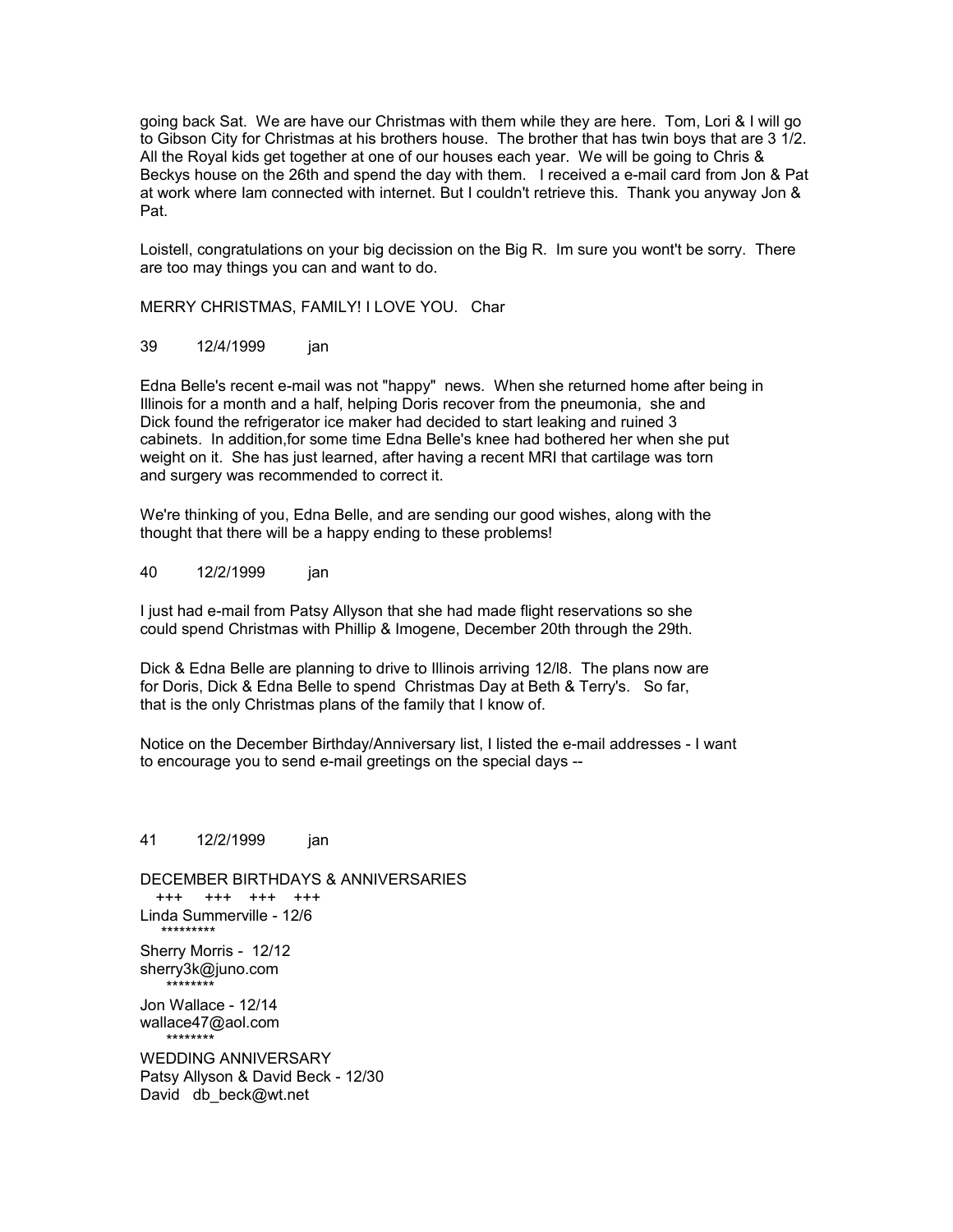#### Patsy Allyson abeck@mga-law.com

#### 42 11/18/1999 ion

Got a call at 1:30 AM this morning from an Ameritec Cellular person, telling me the Champaign police had posession of a cell phone belonging to me. The police wanted the phone's owner to call them, so they could follow up on its possible theft. So, I call Matt, being all worried that he's OK, but he answers and I ask him to talk with the police. Turns out someone stole the phone out of his pick-up truck that night, and the police saw this guy acting suspicious and chased him. As he fled, he dropped the phone, which was not damaged it appears. The truck was unlocked, so the guy didn't break anything getting into it.

All the same, those AM calls that involve police are scary. I liked it better when my kiddies were home in bed in the AM instead of miles away. Glad it all had a happy ending.

## 43 11/12/1999 char

Hi to everyone, Well, the twins are 4 1/2 mo old. Lori & I had the day off yesterday and drove to see them. Drew can stand on his legs as you hold his hands but Maggie is still wobbly and can't keep her knees to stay study. She does roll around more than drew. They are certainly precious. They both have sweet but different personalities. Tom & I were able to take a cruse to the Fl. Keys & Cosemel,Mx. the 1st wk. of Nov. The weather was wendy coming back and the ship was rather rocky. We didn't get sick but we were still rockin even after we got back home. The realization of Lori leaving hit home when she reached over 90% of the funds she needs to go on the mission field to Mixico City.

Still not 100% yet but I don't think it will be much longer. She has some obligation to share her missions in some churches in December. Possibably the first of the year. Her heart is just a little sad thinking of leaving Maggie & Drew and not seeing them for a long while. (She didn't seem to be so bothered to leave Mom & Dad) That our latest news. Love Char

#### 44 10/26/1999 jan

Doris was dismissed from the hospital today after being in for 13 days. Ednabelle is still with her. Doris is clear of the pneumonia,but it will take a few more days for her to get back all her strength.  $\frac{1}{2}$  \* \* \*

Loistel & Dave returned from their car trip to Las Vegas to visit Tim & Suzy and other trip hi-lights. I hope Loistel will have time to share with us on the BB some of the thingss they did, and news of Tim and Suzy. \* \* \*

I just had an e-mail from Sherry saying that she was working 10 to 12 hour days hauling grain from the farmers' harvests. \* \* \*

45 10/22/1999 jan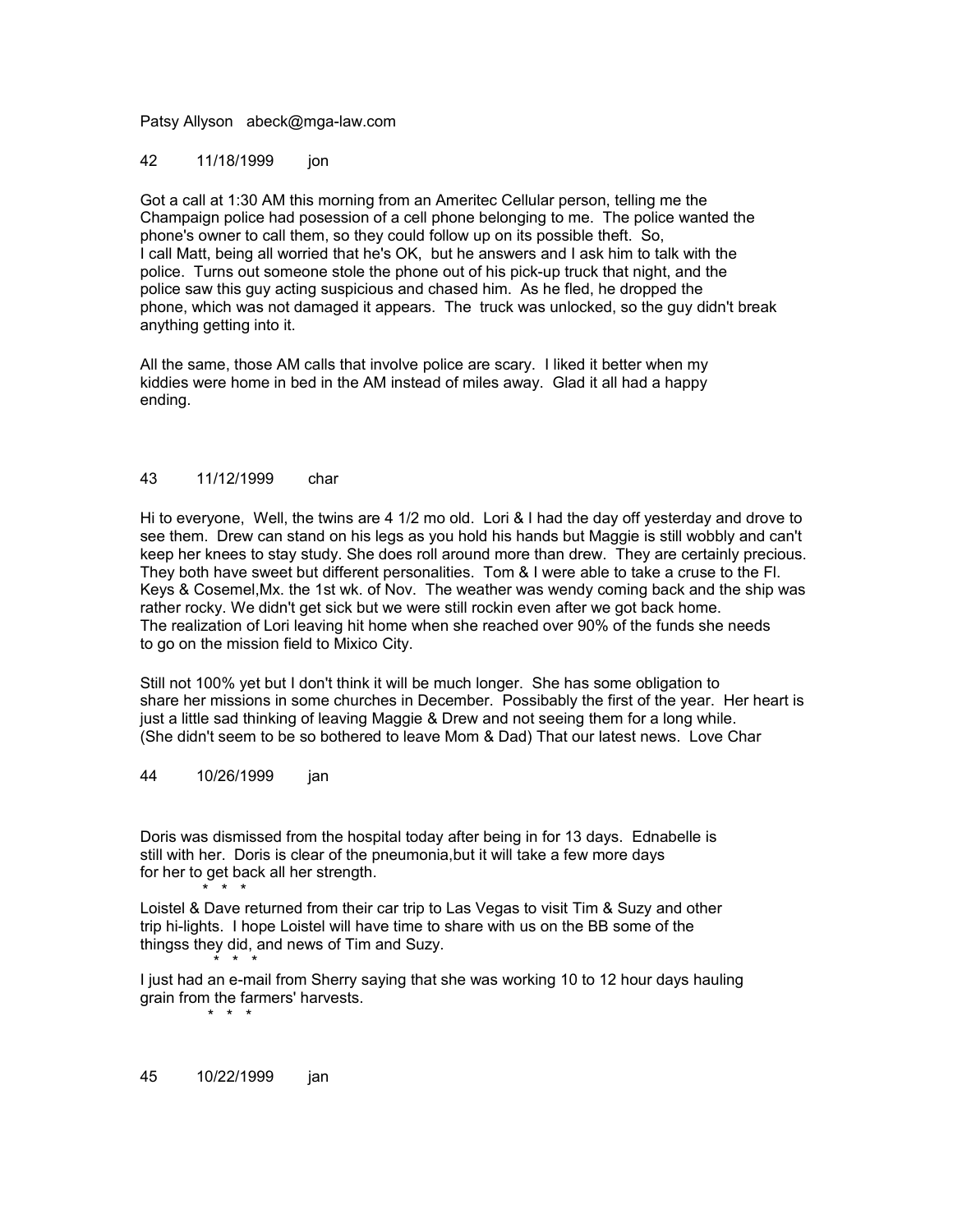Doris is still in the hospital, having been moved to the "rehab" section. She is feeling better but still no dismissal date being projected. EdnaBelle is still spending every day with Doris, coming to Casey to Doris' house to sleep over night. Dick is still working on getting cleaned up after the rain and wind of the last hurricane did roof damage, broke windows and dumped water in the house. He has the house dried out and rugs dried and stretched, but is still waiting on the workmen to repair the roof.

## 46 10/15/1999 jan

Loistel & Dave left Tuesday 10/12 for a two week vacation by car to include a visit with Tim and Suzy in Las Vegas. According to their E=mail today, they arrived at Tim & Suzy's this morning-Friday.

Thurs. 10/14,Doris' doctor put her in the hospital-(Terre Haute)when she complained of difficulty breathing due to throat and upper chest mucous. EdnaBelle came in yesterday evening. I have heard no specific diagnosis. I talked to Doris on the phone today and she said she thought she could come home Sunday. GET WELL SOON, DORIS!

#### 47 10/13/1999 jan

Loistel finally did it! She has turned in her resignation as Librarian, effective the last of December. This I know - She will certainly be missed, because they are not likely to find anyone else to equal all that Loistel did for the library during her time there! Enjoy your retirement, Loistel!

Ednabel & Dick (newly retired) returned home 10/7 after spending more than a month in this area. They plan to return to spend Thanksgiving here, too.

Sandra & Jim returned to Mississippi after a months vacation here. They bought a house in Casey while here. No retirement plans tho.

48 10/6/1999 jan

OCTOBER BIRTHDAYS + + + Alexis Delp - 10/11 - (Her 16th) 71 Rolling Hills West Milford, NJ 07480 + + + Taylor Hurt - 10/23 - (His 12th) 316 Forest Hill Dr. West Lafayette, IN 47906

49 9/30/1999 allyson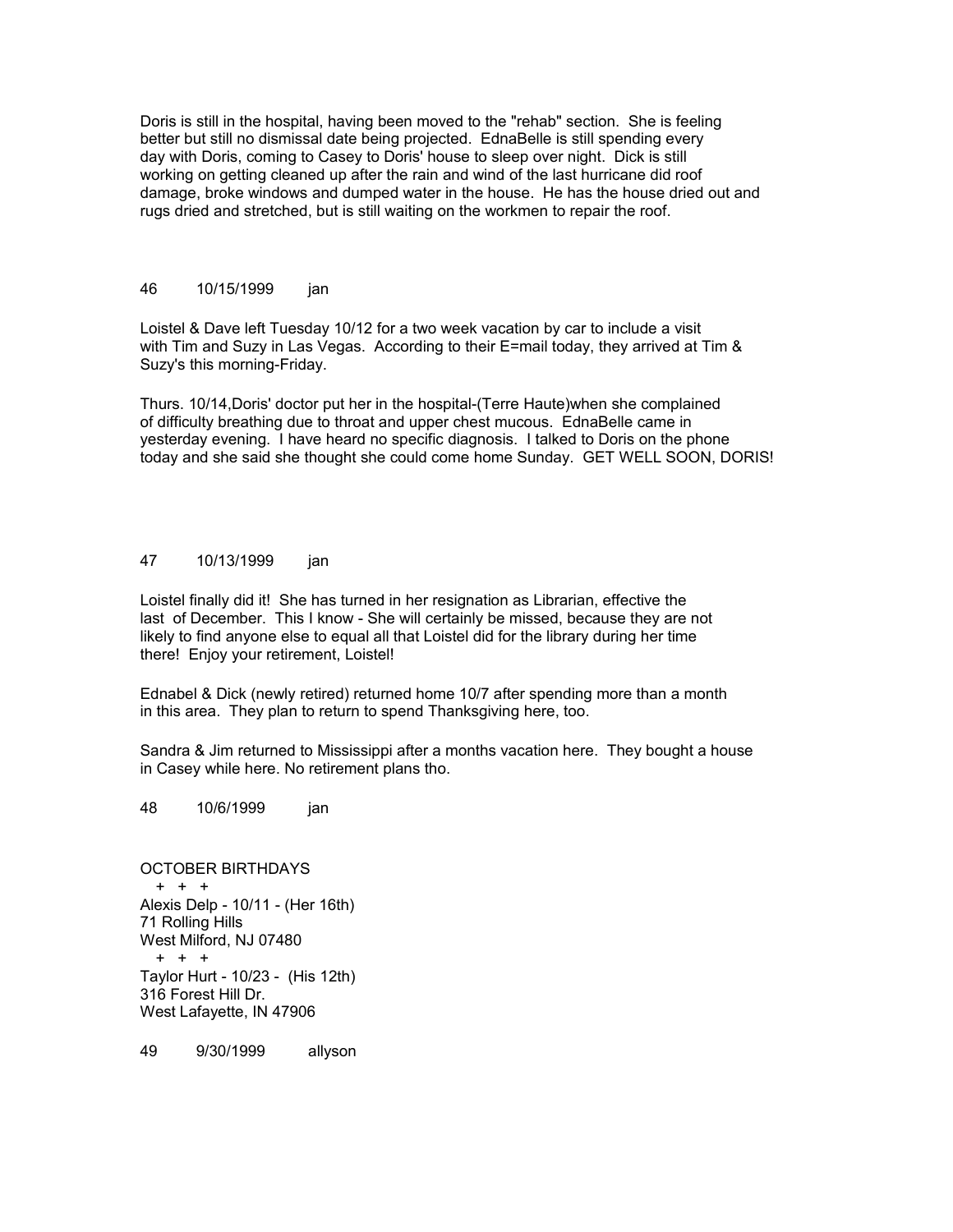Happy Birthday Dick and Richard! We hope your day is very special!

There's not a whole lot going in Houston. The weather has finally turned-off nice and we are truly enjoying the break from the heat. Daytime highs are 80's and nightime lows are 50's. Perfect.

David is still looking for a new job. He's hoping to land a network administrator assist. position. Meanwhile, his schedule has changed to 4, 10 hr. days with 3 days off He works M-T and has every Sat.Sun&Mon. off! Needless to say he is really enjoying his new-found time.

Til later.

### 50 9/27/1999 allyson

Hello everyone! I enjoyed seeing you all at the reunion. It was great cathing-up and meeting cousins I've never met before (or, if I had met, I don't remember meeting). Jon posted some pics (thank you Jon) that I took at the reunion and from our trip to Natchez, MS the weekend after the reunion. Natchez was a great town. Tons of history and beautiful antebellum homes and plantations. The pic of the plantation with the oak trees is Oak Alley in Vechere, LA. We made a 2 hour detour on our return trip to Houston from Natchez just to see this plantation. It was worth it! Thanks Sandra Lee for recommending that we stop to see Oak Alley! Kathy, your slot cannon pics were wonderful! I hope to visit that part of the country some day. Till Later.

#### 51 9/19/1999 jon

Hi Folks,

For those of you who were waiting for family reunion pictures (mine and Allyson's) are now viewable from a temporary web-site I put up for their viewing: click here and then bookmark the webpage I've linked this bulletin into.

52 9/13/1999 pat

Thanks to all for making my Mom feel so welcome at the reunion. The turnout was wonderful. Jon took some great digital pictures, I think. He had to return to work on Tuesday the 7th after a two week vacation, so I've not actually seen them--but he promises to get them loaded and up for all to view soon.

I have only a run-of-the-mill bad cold to offer as excuse for missing the first Sept. birthday: sorry, Ednabelle. You'd think with both kids finally in college and our 'nest' considerably emptier, I'd be more

organized. Alas, the reverse seems to be true. I am just in time, however, to wish Allyson a great day.

53 9/9/1999 jan

Phillip & Imogene Hurt hosted the annual Pearl & Tell Hurt Family Reunion on Sunday, 9/5. A "Special Thank You" to them for sharing with us their home and their lawn with its canopy of oak trees.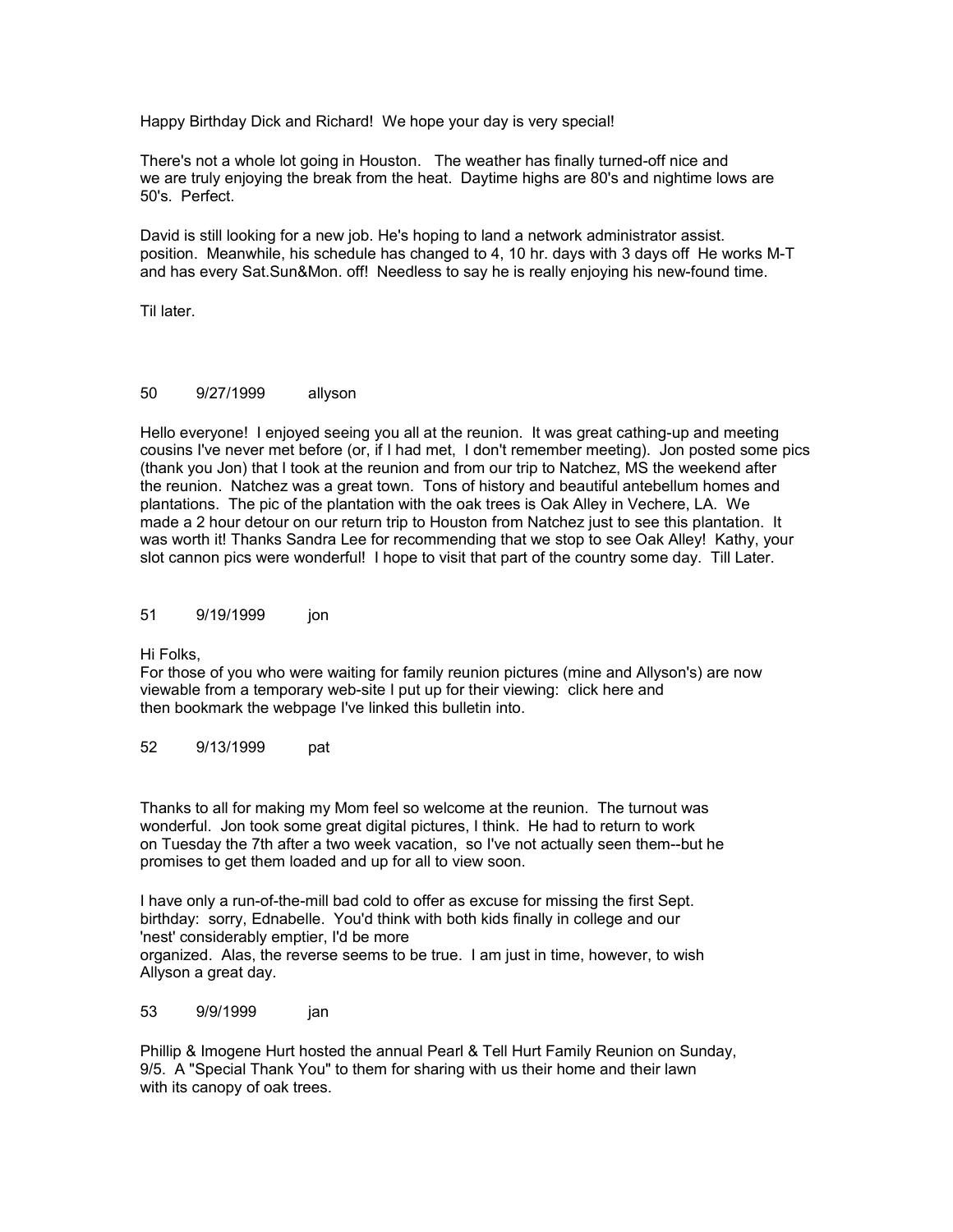Those attending were, Loistel Summerville, Sandra & Jim Stumborg, Mike & Brenda Summerville, Lang Hawes, his friend, Robin, Lang's 3 chhildren Shasta, Cori and Zachary, Sherry Morris, Travis Morris, Ron Hildebrand, Chris & Becky Hurt, Nathan Hurt, Taylor Hurt, Tom & Charlotte Royal, Lori Royal, Lisa Clancy,and her nearly 3 month old twins, Drew and Maggie Clancy,(they were adorable), Doris Sweet, Dick & Ednabelle Shelby, Ron & Susan Shelby, Richard Shelby, Katherine Shelby, (Thanks, Katherine, for setting up the projector to show us the slot canyon slides from your recent visit to Arizona), Jan Wallace, Jon & Pat Wallace, Matt Wallace. Kathleen Wallace, Rose Anderson, Phillip & Imogene Hurt, Phil A. Hurt, David & Patsy Allyson Beck, Onawa Hurt & friend Todd, and Al & Jeannie Seford, for a total of 45.

Have to give special recognition to Patsy for food organization, to Phillip's grilled bratwurst, David's sweet-sour bratwurst accompaniment, Doris' fried chicken, Brenda's meatballs, Imogene's peach cobbler along with all the other casseroles, salads & desserts! GREAT FOOD - GREAT CONVERSATION - WE ALL HAD a GREAT TIME!

54 9/6/1999 ian SEPTEMBER BIRTHDAYS; EdnaBelle Shelby - 9/7 105 Forest Park Dr. Vero Beach, FL 32962 \* \* \* \* Patsy Allyson Beck - 9/13 David Beck - 9/16 4154 Lanark Lane Houston, TX 77025 \* \* \* \* Chris Hurt - 9/28 316 Forest Hill Dr. West Lafayette, IN 47906 \* \* \* \* Dick Shelby **9/30** (See EdnaBelle"s address, above) Richard Shelby - 9/30 Box # 707 Northville, Michigan

55 9/6/1999 jan

Tony & children, Alexis and Brandon, drove in from New Jersey to Loistel/Dave's on Sunday eve. (8/22), for a 5 day visit. Sandra drove in from Mississippi to stay at Loistel/Dave's. Then, on Thursday (8/27) Loistel/Dave hosted a fish fry (Dave's Speciality)along with Loistel's casserole's and salads. It had been 2 yrs since Tony and children were in Illinois, so there was lots to talk about, Those enjoying the get together were: Tony, Alexis (now a very attractive teenager of l5), Brandon (reminded us of Tony in his pre-teen yrs.)Mike, Brenda, Sandra, Phillip, Imogene, Phil Alan, Doris, Jan, Loistel & Dave.

56 8/3/1999 jon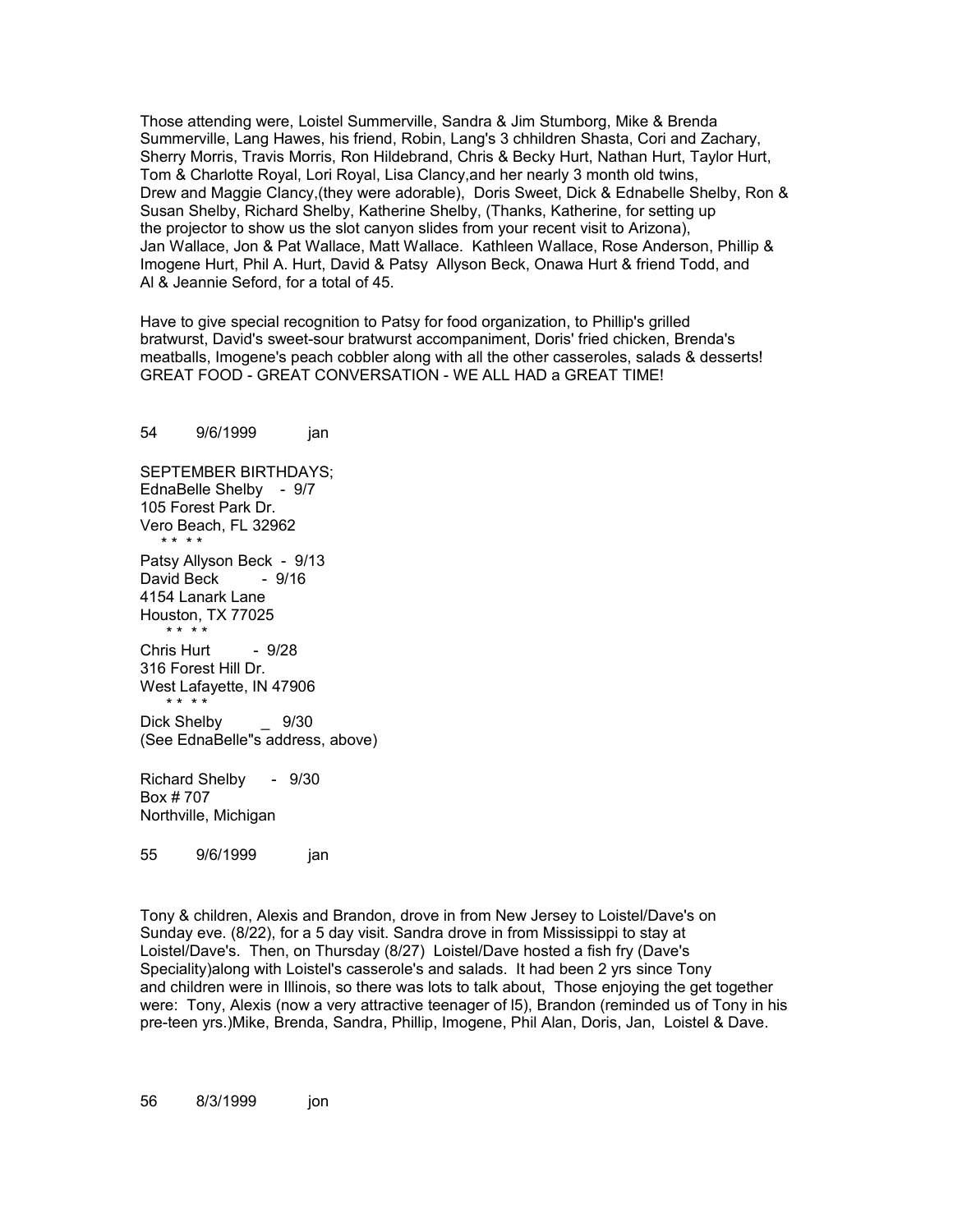Pat, Strider, and myself will be spending the week of August 22nd at a lakeside cabin near Lodi, Wisconsin. We picked the place because they allow dogs in the cabin and in the lake.

We plan to swim, boat, and walk. The site is near the Wisconsin Dells.

Glad to hear Ednabelle and Dick are doing the retirement thing. Haven't heard much from the Shelby's for a while -- any of you folks still checking the bulletin board??

We plan on coming down over the Labor Day weekend, and will be at the reunion. Hope to see everyone there.

57 8/1/1999 jan

PEARL & TELL HURT FAMILY REUNION

PHILLIP AND IMOGENE are hosting the family reunion on the Sunday of Labor Day weekend, September 5th.

Hope to see you all there! Phillip plans on grilling bratwurst - soda pop, ice tea and paper plates, etc. will be on hand.

The word is that Ednabel & Dick are both retiring on 8/2 and plan on being in Illinois in September, so hopefully they will be able to attend the reunion. Also, it will be great if the Mamas & Daddies come with the 3 new babies, Karsyn Leigh, Maggie Rose and Drew Thomas.

58 7/31/1999 jan

AUGUST BIRTHDAYS & WEDDING ANNIVERSARIES \*\*\*\*\*\*\*\*\*\*\*\*\*\*\*\*\*\*\*\*\*

Mike Summerville - B.D. 8/6 809 Oxford Dr. Chatham, IL 62629 \*\*\*

Suzy Summerville - B.D. 8/16 6302 Crespo CourtLas Vegas, Nevada 89122 \*\*\* Becky Hurt - B.D. 8/27 316 Foresy Hill Dr. W. Lafayette, IN 47906 \*\*\* Lisa & Tim Clancy - Wedding Anniversary (8/18/1990) 1932 S. Oakdale W. Dr. Bloomington, IN 47403 \*\*\* Imogene & Phillip Hurt - Wedding Anniversary (8/25/1946) 325 N. Washington St. Martinsville, IL 62442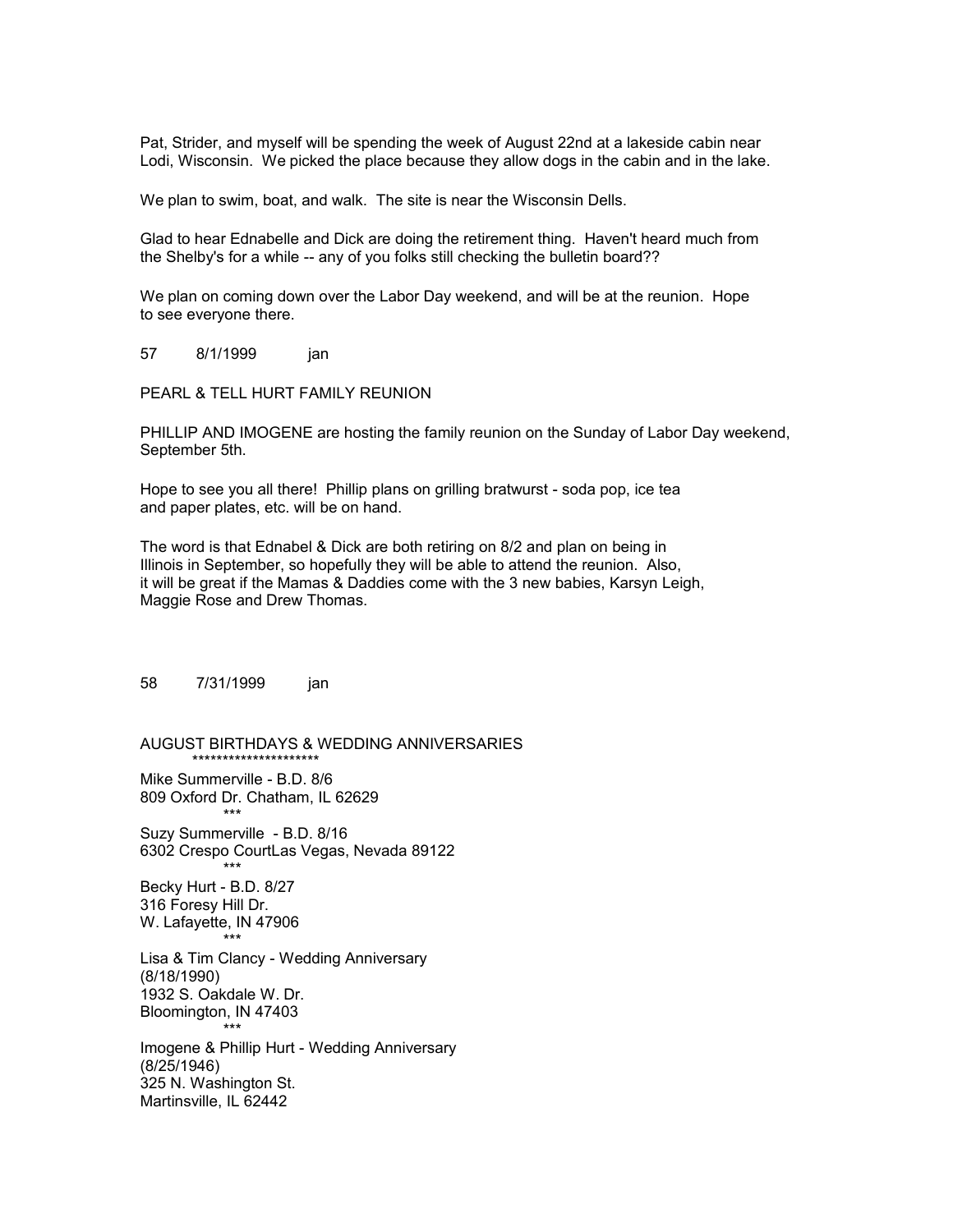#### 59 7/5/1999 jan

Doris & I celebrated the 4th of July by attending Casey's 10 AM parade. We found a cool shady spot to put our folding chairs along the parade route. It has been years since I've attended any type of parade, so I found I really enjoyed the floats, marching & riding bands, clowns, antique cars, horses, etc. Mike Summerville rode his horse. Mike wore a Civil War uniform, including saber, making a striking appearance. Also Kim and her kids on their horses rode in the parade.......Then in the evening we joined Loistel, Dave, Brenda & Mike for a fish fry supper. Dave catches, fillets and cooks the fish. It was delicious- Loistel always complements the fish with just the right things: salads & casserole. The rest of the 4th of July weekend we enjoyed our AC.

60 7/5/1999 jan

Imogene's sister, Mary Litterly, passed away on Friday, 7/2. Mary lived in the Decatur, Il. area.

Imogene, hoping that it may be a bit of comfort to you, I send my heartfelt sympathy.

For those of you who want to send cards, here is Imogene's address: Imogene Hurt, 325 N. Washington St., Martinsville, Il 62442

\*\*\*\*\*\*\*\*\*\*\*\*\*\*\*\*\*\*\*\*\*\*\*\*\*\*\*\*\*\*\*\*\*\*\*\*\*\*\*\*\*\*

JULY BIRTHDAYS & ANNIVERSARIES DAVE SUMMERVILLE - 7/22 2205 US Route 40 Casey, IL 62420 (I listed Dave's BD as being in June, last month. Sorry, Dave.

27th Wedding Anniversary for Jon & Pat, 7/22 Jon & Pat Wallace 153 S. Park Blvd. Glen Ellyn. IL 60137

61 7/3/1999 jon

Wow -- both my kids have jobs now! Kathy is working this summer (5 days a week) at the neighborhood Denny's as a waitress. I think they are both getting pretty grown up; they come home to sleep, and take their phone messages, but otherwise they are pretty much in separate social circles from me and Pat theses days. Every once in a while we all get together and go out to eat, or some other "family" activity... but I'm definitely starting to see the birds getting out of the nest.

62 6/28/1999 allyson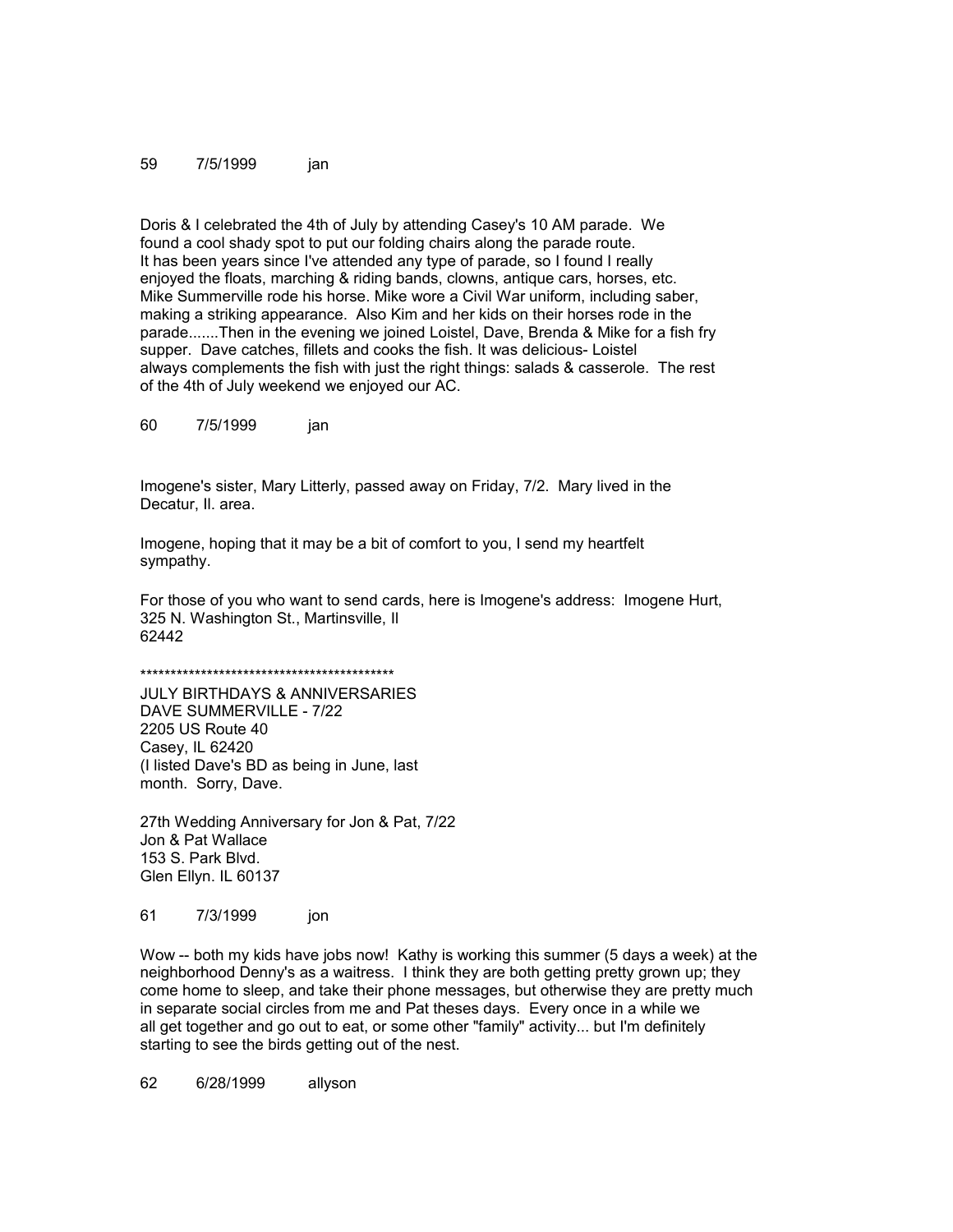Welcome to the world Karsyn, Maggie & Drew! We can't wait to meet you all in September.

Wow! It seems everyone is soo busy this summer. Kathy, your trip sounded great! If you can, bring some print photos to the reunion in Sept.Jon, I loved the old pics. Loistel, I'll believe your retiring when it happens. Yahoo street cam too neat! I'm sure you had a great time Pat.

Dave and I doing fine. Today we have are under a heat advisory. 95 degrees,105 humiture. Yuck! I despise this heat and humidity.

We spent the weekend celebrating birthdays in David's family. His aunt Virginia's 78th and sister Susan's 39th. David's cousin, Susanna moved-in with us. She will be with us until Sept. 15th when she leaves for the Univ. of Nottingham to get her LLM. She's been with us for two weeks now. So far, so good. She's a great cook!

Things are really heating up at work. We have a couple very bad cases (death cases) in very bad jurisdictions (South Texas) which are nearing their trial dates. We (defense - General Electric) rarely win in these jurisdictions, but we maintain the belief that the next verdict will be for the defense. We'll see.

Have a happy 4th of July everyone!

## 63 6/27/1999 katherine

I've enjoyed reading all of the news of the family, and am so happy that Maggie and Drew have safely arrived in our world.

Ron and I visited with Grandmother Sweet, Beth, Terry, Brock, Heidi, Karsyn, and Rich yesterday. Karsyn still is a happy baby. She sleeps and eats and eats and sleeps. She was 1 month old yesterday.

Ron will be joining Susan and Richard in London this weekend, and then they are going to travel to France and Germany, returning a couple of weeks later. I hope visit their new home in Michigan in late July or early August. Maybe Grandmother and I can make it up there this time.

My trip to Arizona was wonderful. It was a very challenging photographic workshop. We would have breakfast at 7 am and be in the field all day taking photos of the slot canyons, returning at 10 at night. Some of the slot canyons that we visited are "secret," i.e. very limited access.

All of the slot canyons are on Navajo land. Most of them we walked into from ground level. However, one of them (Lower Antelope Canyon) requires you to walk into a slit in the ground that is about 2 feet wide and then climb down ladders. It was my favorite. All or the slot canyons are sandstone that have beautiful shapes carved by the wind and water. I have my slides back and was able to get some great photos. Unfortunately, I do not have the capability to put them on the Internet. Maybe by September, I will have some prints made from the slides!

After the workshop, I went to the North Rim of the Grand Canyon and enjoyed the blizzard. It was snowing so hard there that we could not see off of the Rim. Now I know why they don't even open the road to the North Rim until May 15.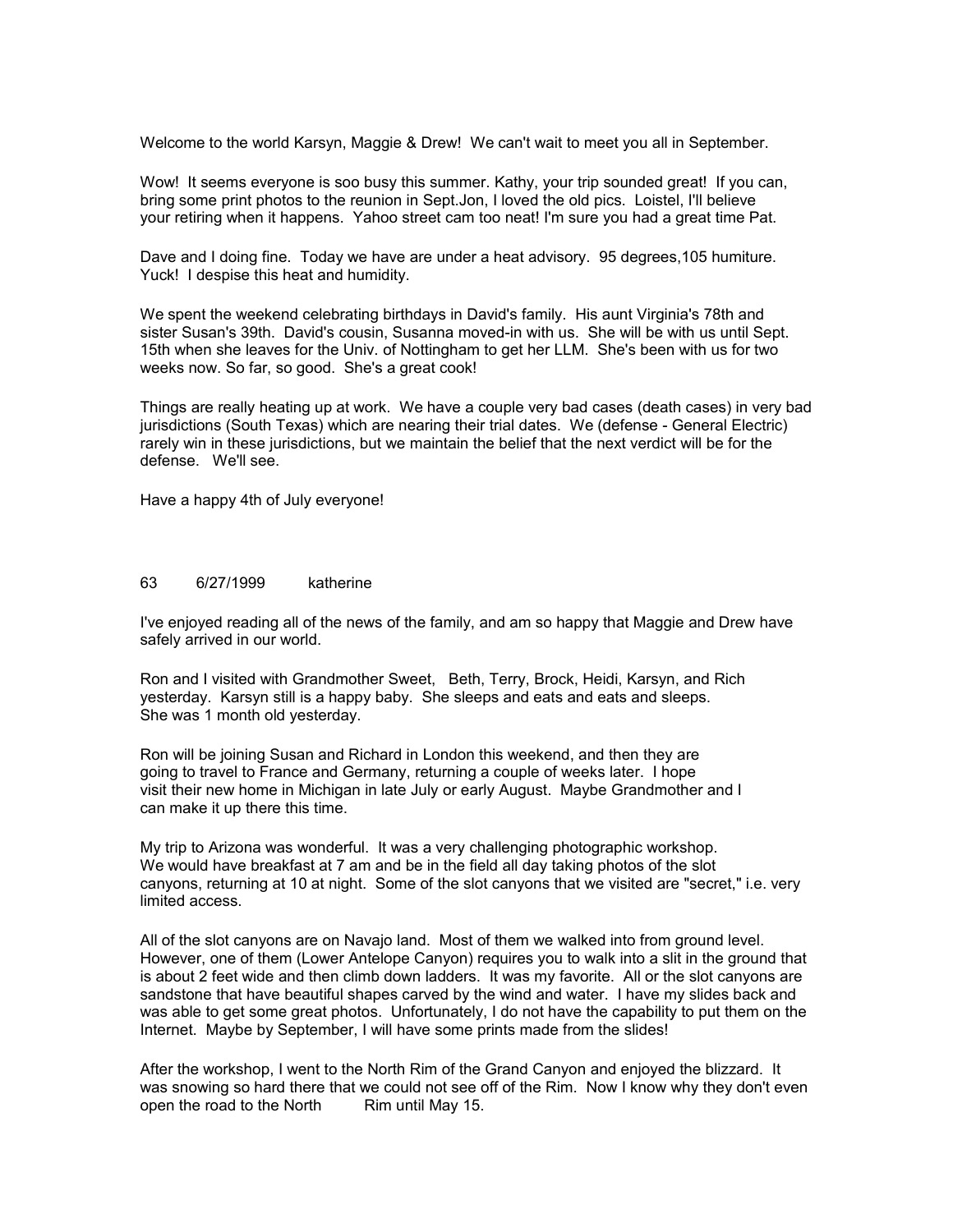I miss Arizona very much. The low humidity is wonderful.

Hope that you all have a great July 4th. Planning on seeing you in September (Labor Day??) for the family reunion. Mom and Dad will be here for it this year, as they are planning to retire in early August.

#### 64 6/25/1999 jan

Charlotte asked me to post the GOOD NEWS on the bulletin Board:

Lisa & Tim's twins arrived June 21, (Monday) at 4:30 P.M. Maggie was first, weighing 7lbs. 6 oz., 21 in. long: Then, Drew, arriving feet first, weighing 6lbs, 13 oz., l9 in. (I hope I got the statistics right!) Mother and babies are all home-since Wednesday and are doing fine!)

CONGRATULATIONS; LISA & TIM Grandma Charlotte & Grandpa Tom

65 6/25/1999 pat

Just got the word in email from Jan that Lisa's twins arrived safely on Monday! A healthy pair, Maggie weighed in at 7lb.6oz., followed (feet first) by Drew at 6lb.13oz. Charlotte says all are doing fine. Congrats and we're dying to see pics of all these next generation babies (including Heidi's).

66 6/24/1999 jon

Hi All, good news Matt got a job! I know, it doesn't sound like much to those of you who are already employed -- butits hard these days getting a "white collar" (does anyone still wear those) job for the summer.

Pat's flying to visit her sister over the weekend (one of thosw 150 dollar round trip deals she couldn't pass up). Her mom's going with -- so they'll all have a great time over the weekedn (Sat - Tues). Guess I get to baby-sit the dog.

Till Lisa we're waiting for the good news!

67 6/4/1999 jan

Heidi has a baby girl which arrived Saturday, 5/29. Beth and Terry sent 5 pictures to great, great grandmother Doris (via Jan's computer). According to the pictures she is a real doll! Aunt Katherine is on a trip to Arizona this week- (I think this is the time that she was doing the slit-canyon photo trip). I hope when Aunt Katherine gets back she will post all the details.

#### 68 5/25/1999 allyson

Hello everyone! I really enjoyed my trip to Il last week. Dad's B-Day party was great and it was so nice to catch-up with family. I had the pleasure of speaking with Brock and Greg during our Mother's Day Luncheon at TheFarm. I really do not recall ever talking with them before. Phil's accident gave us all quite a scare, but we are glad he's now up and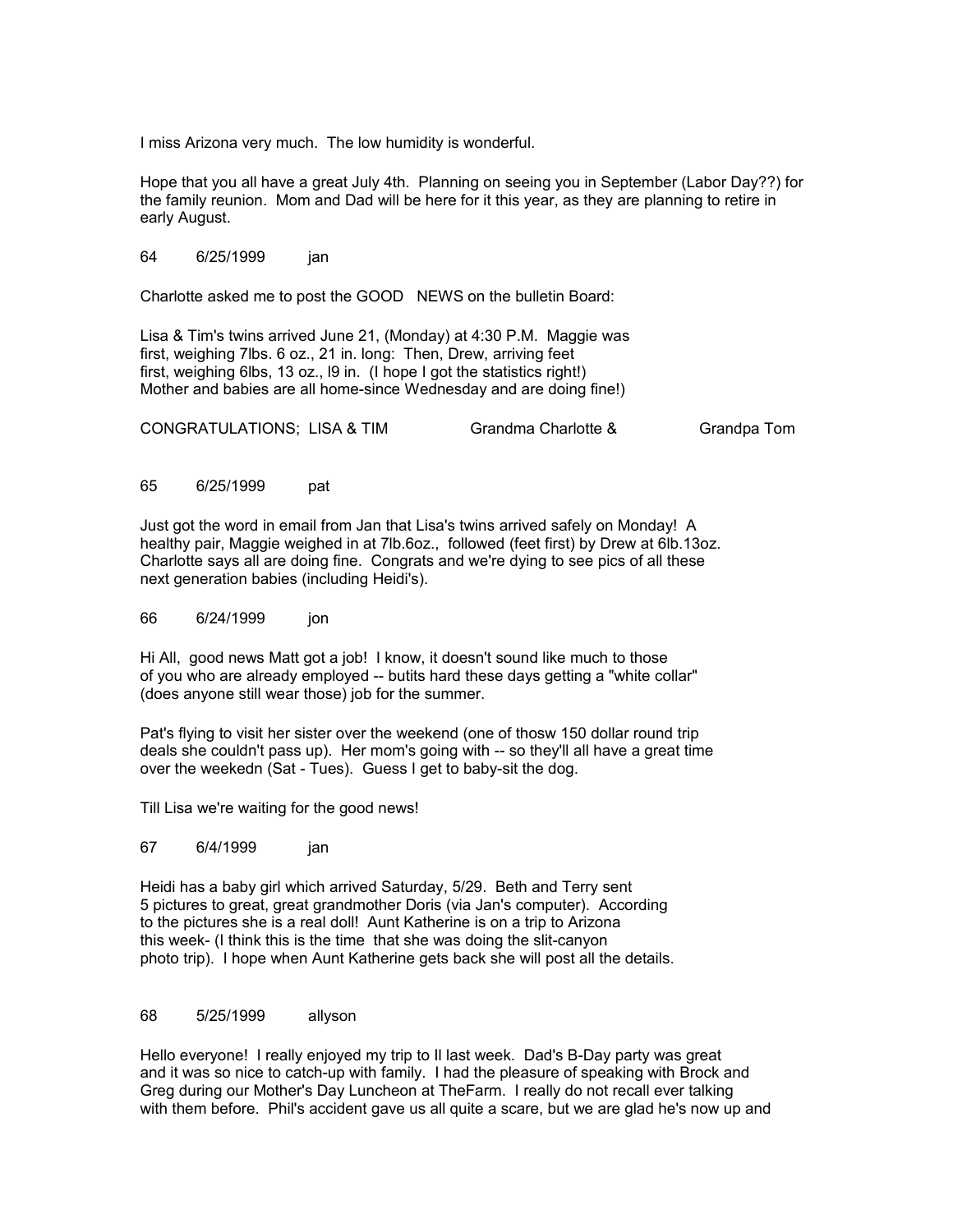walking and appears to be healing nicely.

This month we (David, me and two other host couples) are preparing for this month's HOGS (Houston Original Gourmet Society) dinner which will occur on June 5th on Galveston Bay. The theme is the Cannes Film Festival and the food of provence. Southern Living magazine will be there to do an article and photo shoot about our group. The article will be about private clubs, friendships, etc. The menu for the dinner was completed and mailed to the club members this weekend and the decorations (my assignment) ideas are settled upon. I'll let you all know when the article comes out!

David still working 60 - 90 hr. weeks with no repreive in sight. He plans to stick with this until August (his pension vestiture date) and then will begin looking for something that will allow him to have more of a personal life. I can't wait.

Like Pat, I too cannot wait to see the new arrivals to the family at the reunion in September.

It's getting hot, hot, hot in Houston. Summer is here!

## 69 5/19/1999 jan

5/17/99 - We enjoyed Patsy Allyson's Illinois visit the week of 5/7 thru 5/15. She was able to spend Mother's Day with Imogene and to help Phillip celebrate his 72nd birthday on 5/13.--We went to Richard's Farm's Mother's Day Buffet dinner. there were 11 of us-Phillip, Imogene, Patsy, Phil Allen, Vicky, Beth, Terry, Greg. Brock, Doris and me. Loistel and Dave went to Mike and Brenda's and Larry went to Charlotte and Tom's in Charleston, where Lori prepared dinner for them,-- Imogene and Patsy had the birthday dinner for Phillip treating us to grilled jumbo shrimp, baked chicken and lots of other goodies. Doris baked one of her angel food cakes. There were eight of us to sing Happy Birthday to Phillip-Patsy, Phil A., Vicky, Imogene, Loistel, Dave, Doris and me. Larry was not able to come.

Last Friday, 5/14, Phil Allen was practicing the barrel race on his quarter horse, Betty, at the Casey Horse Show before the event started. Betty slipped, throwing Phil Allen and the horse then fell on Phil. The damage to Phil was 3 broken ribs, pulled muscles and stiff and sore. If you would like to send him a get- well card his address is Phil A. Hurt, 22 N. Elm, Martinsville, IL 62442 Box 294. No dammage to Betty. Well that covers the news from this "neck of the woods"

## 70 5/1/1999 pat

We made it to London! ...and back. Funny, I think I've had jetlag longer than we were there. The trip was great, we were exemplary "typical tourists". (I can prove that, because we have at least 20 pictures of Big Ben from all angles and perspectives!) Jon will put some pictures up once we get organized (but not ALL of the 200+ we took). We definitely will require a return trip since we only had the briefest opportunity to skim the surface of London.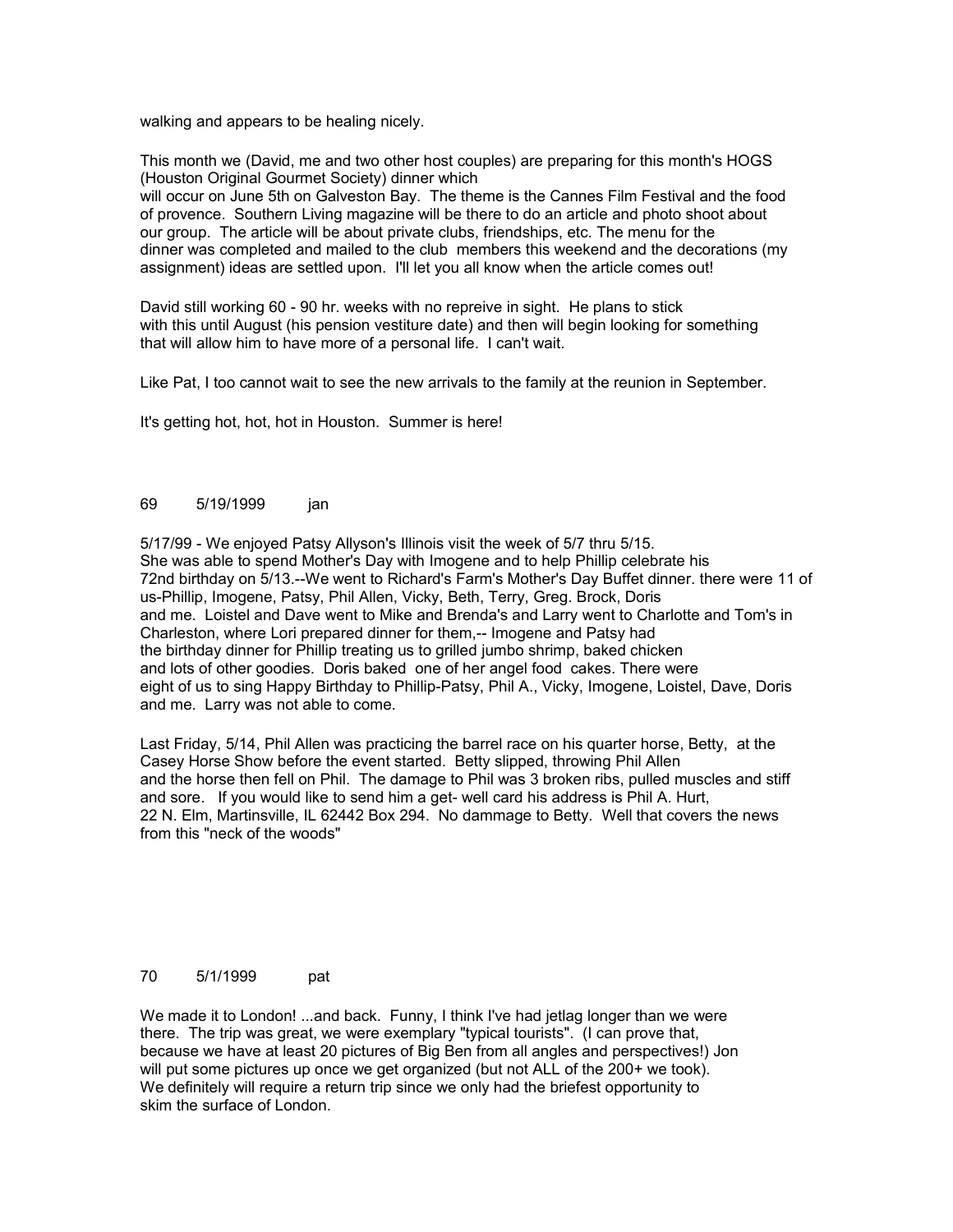Matt is home now too, and officially an adult at 21. So what did he want/receive for this landmark birthday? A new baseball glove. Right now the glove is in the early breakin stage--slathered with shaving cream to properly soften it. Kat is approaching graduation eagerly. She got an important matter settled last night...she purchased her prom dress (red; very, very red). College choice will surely follow soon, but right now, she's favoring her Dad's alma mater, UIC (Univ. of IL-Chicago).

It's good to hear that both moms-to-be Lisa and Heidi are doing well. Can't wait for the September reunion to see this newest crop of babies!

## 71 4/23/1999 pat

If all goes well in the next four and a half hours, we'll be taking off for London then from O'Hare. (And what can go wrong???) It's strange getting ready for a trip when you aren't packing anything. We'll report in when we return on Monday...(or maybe Tues. if we're too exhausted!) Thanks for all the cards and emails wishing us a good trip. Talk to you soon....

## 72 4/22/1999 katherine

Just a brief note to say hello to everyone. I am enjoying this fine spring weather, especially the flowering trees. Heidi had another ultrasound. The baby still appears on ultrasound to be a girl. She weighs over 7 pounds already. Beth may not go with me to Ron & Sue's in mid-May because of the expected arrival of her first grandchild. Speaking of grandchildren, Doris' oldest great grandson, Greg Goodrick, will be 30 tomorrow. Incroyable!! (His email address is GSG42@aol.com).

### 73 4/19/1999 pat

A very happy birthday to you, Loistel. I do miss those family dinners, and all the great dishes everyone always brings.

Matt checked in via postcards from Italy. He says he's seen more art than you can shake a stick at. Amazingly, he is really enjoying it...with a special mention of the splendors of the Sistine Chapel at the Vatican in Rome. Whatever happened to the boy who used to live here who only had eyes, ears, and attention for sports?? He'll get home on the 27th, just in time for his 21st birthday on the 28th. Hmmm...that must be a typo? My son cannot possibly be 21!

Jon made a CD of old photos that he and Jan dug out during his visit to fix her computer (which he had broken the week before!). I'll try to bug him to get them up on the web, they are really fun to look at! Remember if you send us pics (either by email or snail mail) we can put them up for all to share. Talk to you after we return from our London weekend...

74 4/11/1999 jan

APRIL BIRTHDAYS: Loistel Summerville - 4/19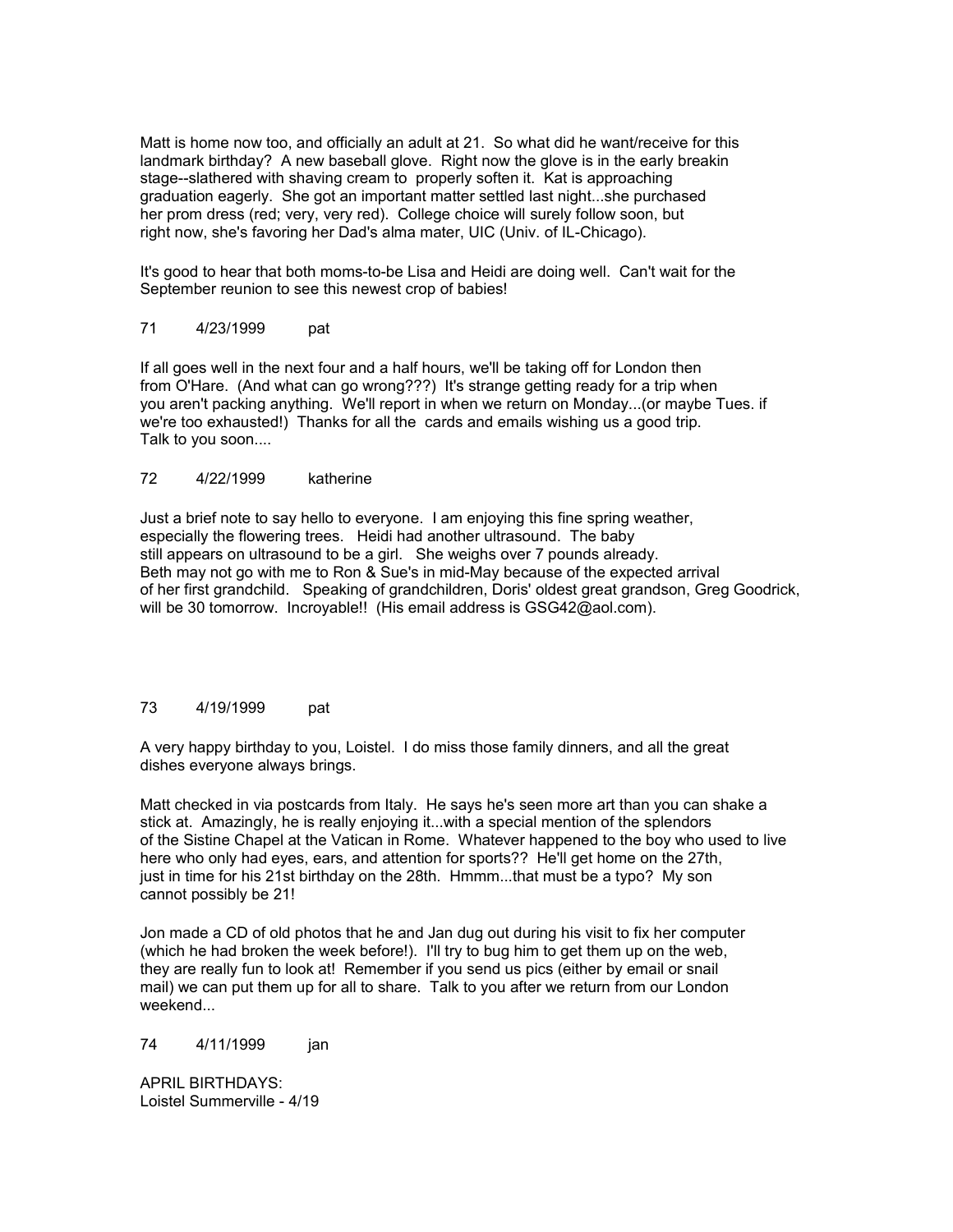Roxanne Summerville - 4/24 Matt Wallace - 4/28

75 4/10/1999 jon

HI -- I've got my mom back on line – by basically reloading her browser software; so all is well in wonderland now.

## 76 4/10/1999 jon

Just a bit of news... I visited my Mom in Casey last Easter weekend. Doris, myself, and Mom went to Richard's Farm for Easter Brunch and had a very nice time. Phil and Vicki met us there as well.

I noticed from Katherine's posting that Heidi is thinking of the name Hannah for her expected daughter... a Palindrome (spells the same left of right)! I like the name.

I managed to break the browser application on my mom's machine last weekend, I'm trying to download an upgrade and get it to her (maybe this weekend)... so if you've sent email to Jan in the last week and gotten no reply the fault is mine, not hers!

#### 77 4/4/1999 katherine

Hi everyone. Thought I would let you know that I am recovering well from my sinus surgery. I am certainly glad that my parents were here, as I needed their support and help. They leave tomorrow evening, and I will miss them. I still will have a few movement restrictions for another week, so I have a good excuse not to do house or yard work for awhile. We had a great birthday celebration with Grandmother Sweet. All three of her grandchildren were there. Her great-granddaughter, Heidi, is expecting her first child on May 24. Soon thereafter we will have photos of the 5 generations. (Grandmother Sweet, Mom, Beth, Heidi and Heidi's daughter) This will be the 3rd generation that we have had 5 generations on the Hurt side of the family!! Heidi believes that she will have a girl – as a result of ultrasound -- and the current chosen name is Hannah Leigh. That could change, however, before May 24. We will keep you posted. We are all very happy that Jan is doing well, and hope that she continues to do well.

### 78 3/31/1999 pat

Hi folks,thought we should update you. Jan is home and annoyed that she'll have to fuss with doctors for a while to figure out how to put this arrhythmia problem behind her. Jon will be down over the Easter weekend... everyone in the Casey area has been a big help...THANKS!

I'm scrambling to get this blitzkrieg London trip of ours organized. I'm busy scouring the internet for a hotel, and plan to make reservations to see the Royal Shakespearean Company's production of The Winter's Tale. I'd promise to send postcards to everyone, but that might take our whole stay to accomplish! We'll post some pics, I'm sure.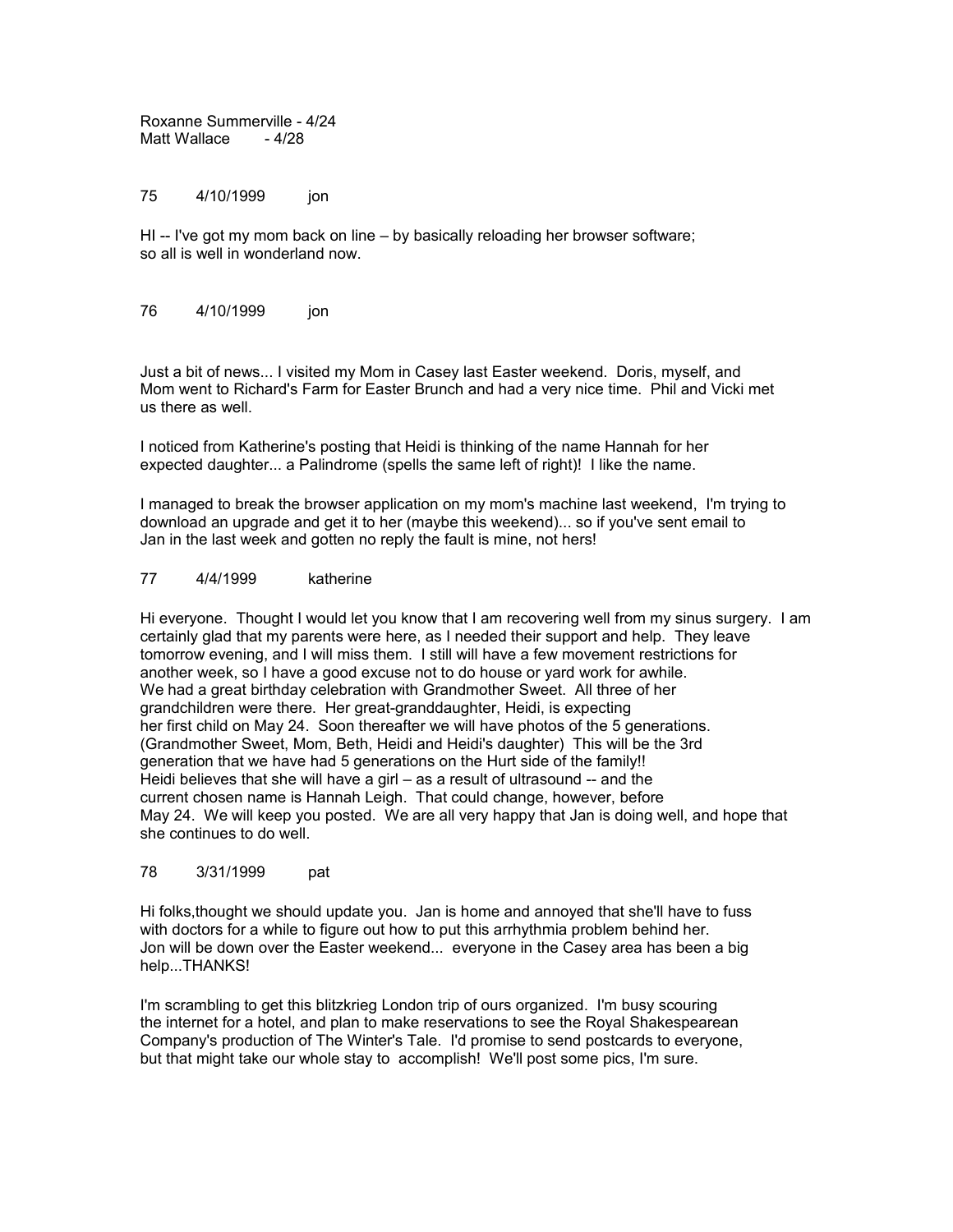## 79 3/27/1999 jon

My Mom has been feeling kind of punky of late. She checked into Sarah Bush Lincoln Hospital Friday last, complaining of fatigue and shortness of breath. They diagnosed her as having an arrythmia (thats where the heart action is not sequenced correctly). Most everyone has arrythmia at one time or another, the concern for my mom is whether this is a chronic condidtion that demands treatment. She expects to be back home this weekend.

On a lighter note, I took a bunch of picture last week with my digital camera. Here's a link to a web-page from which you can view them. I suggest you look at the picture links under "At Jon & Pats" which are pictures I took at our house.

Here's the link to the pictures

### 80 3/26/1999 allyson

Hello Everyone! What an exciting for you Jon & Pat! I too have been looking at the internet deals. The specials now are incredible! Particularly overseas. For the travelers in the group, I recommend checking-out bestfares.com for "snooze alarm" airfare specials for both domestic and international flights.

Jan - thank you for handwritten note re computer problems. It was so nice to receive mail from you. I sure hope you are up and running soon!

Planning a visit to IL in May. Mom's day is May 9th, Dad's B-day is May 13th.

## 81 3/23/1999 jan

Dick & EdnaBelle write that they are flying to Indpls. (to Katherine's) on Thursday, 3/25. They will be here for grand-daughter Heidi's baby shower and Doris' 89th birthday (3/28) to be celebrated at Beth and Terry's house in Williamsport and to be with Katherine the next week for a scheduled sinus operation.---------My computer keyboard has kept me from sending e-mail (though I can receive) so apologies to those to whom I owe mail. Pat said she ordered me a new one and sent it last night.

### 82 3/20/1999 pat

Hi folks...I'm actually glad to hear that Mayo found nothing extraordinary wrong with Phillip. Tho it's appealing to think of having 'something' for docs to fix, they also seem to mess things up enough, rather like auto mechanics.

Jon & I have decided to do something a bit crazy. Matt's English adventure finally ends when he jets home 4/27. But, he has too much luggage. Rather than pay the hundreds in excess baggage fees, we're going to fly over there 4/23-26 and pick up the extra stuff. We got pretty good fares by surfing the internet: \$390 round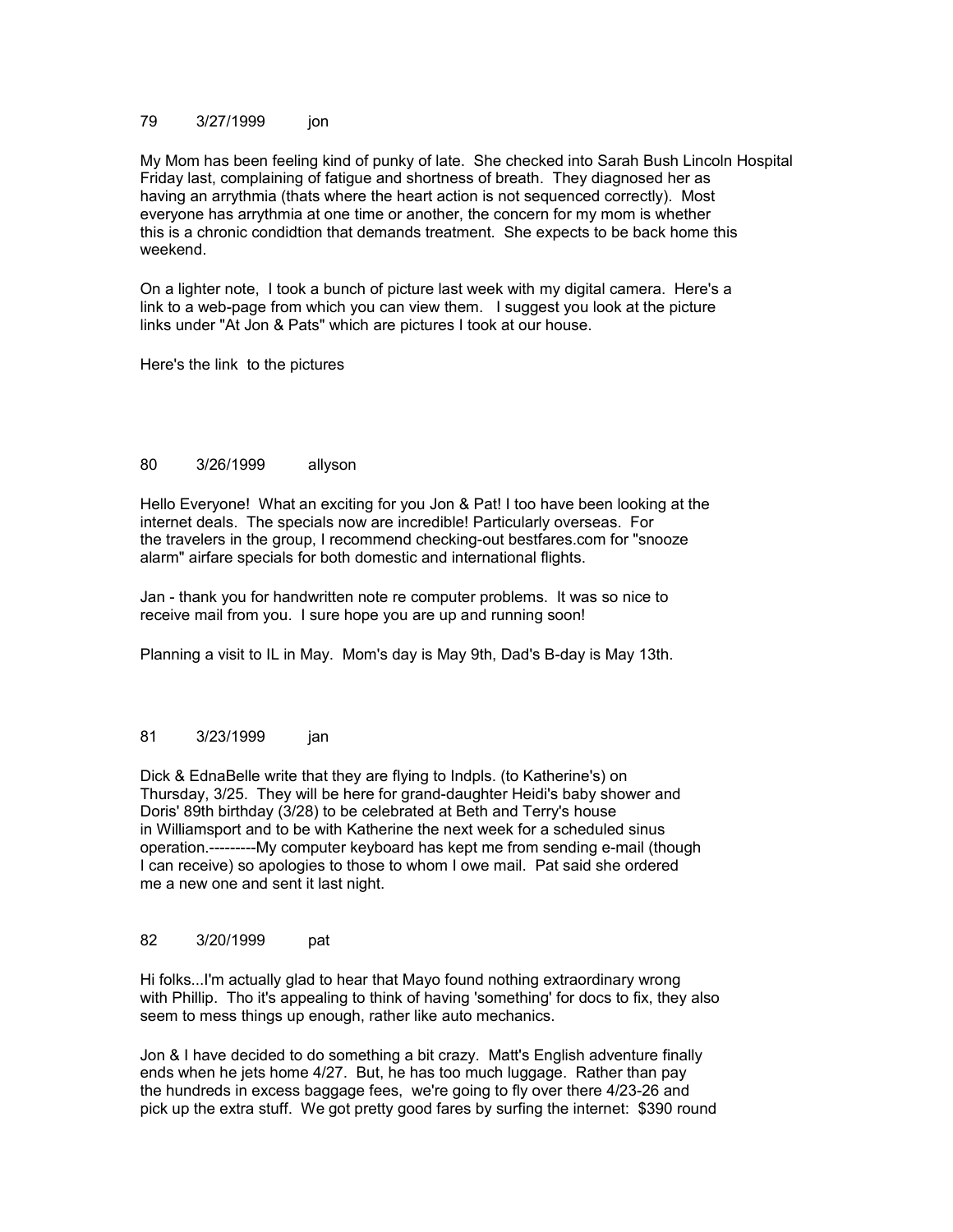trip each. I know I'll go crazy only having 48 hrs to sample the wonders of England. I think we'll both relish the excitement, tho.

## 83 3/16/1999 allyson

Phillip & Imogene arrived home last Saturday following their trip to MN. The doctor did not seem to give Phillip a real definitive answer to his arthritis problem other than to double-up on the medication he is currently taking and to keep his eyes peeled for new arthritis drug therapy innovations on the horizon. I think it was a bit disappointing to hear this, but all other tests (EKG, cholesteral, PSA, etc. were all good). I guess no news is good news sometimes.

Jan, I'm sorry your computer is acting up, I hope you are up and running again soon.

### 84 3/11/1999 allyson

Phil & Imogene are up in Rochester, MN holed-up in a motel across from the Mayo Clinic. They made it up there just before the big snow storm hit so are safe and warm. (Dad is up there to see about his arthritis.) They checked-in to the clinic when they arrived on Sunday. They signed-in, were given a beeper and told they would be paged when they could get in to see a doctor. They were paged yesterday morning and Dad said he spent the whole day doing tests. He says they ran evey test imaginable. He said he needed to go back this morning for a few more and then they have an appt. with the doctor again on Friday at 4:00p. The doctor will go over all the results with them then.

### 85 3/11/1999 allyson

Happy Birthday Tom & Jarrod!

Pat, we are so sorry to hear the news of the loss of your father. I remember meeting him at your wedding and remember him fondly. Our thoughts and prayers are with you.

Jon, I checked-out your pics. Very cool! No pun intended. It sounds and looks like your having fun with your new toy. Put more pics on the board. We'd all love to see them!

The 50th anniversary party for Dave's parents was this past weekend. We are very proud of the job we all did. We received many, many compliments, everything from how perfectly everything was timed to how elegantly the food was displayed. The bride and groom were beaming (we got video too) and to hear Mrs. Beck say that the whole church was "abuzz" about the party at services on Sunday made the hard work more than worth it.

My friend Allen and I as food and service coordinators respectively) received a great deal of help from David's brother & sister but also feel that Allen and my past experiences working together (this was our 5th party to cater together) may have contributed to our success. We are feeling confident enough that we are puttting the word out that we are interested in pursuing catering jobs on a part-time basis (weekends only, so we won't quit our days jobs so to speak). We'll keep you posted on how it goes!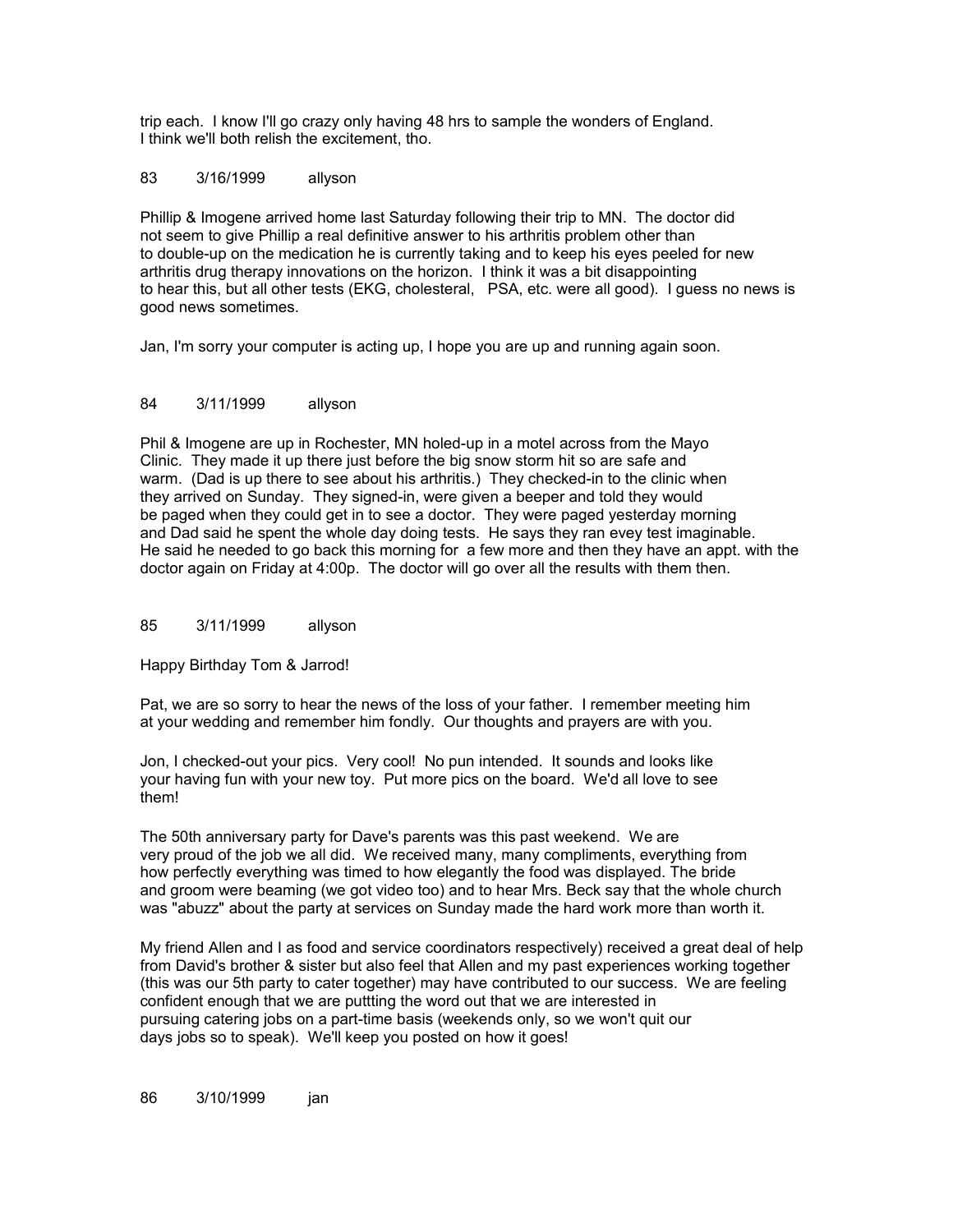I am glad to have known Chuck Anderson (Pat's Father). I remember him as one who enjoyed the family get-to-gethers, and his warm smile, his being a great conversationalist and his woderful sense of humor. - My thoughts are with you, Pat.

## 87 3/7/1999 pat

Sadly, I must share that my father passed away tonight at 5:30 p.m. He had just grown too frail to climb one more mountain. My Mom, sister, niece and I were with him when he slipped quietly away. We are never really ready to let go, but I'm thankful he has found peace and release. I know he'd be most grateful if you'd raise a glass in his honor. To paraphrase Shakespeare...what a piece of work was this man! I know all of your kind thoughts will be with my family.

#### 88 3/1/1999 pat

Charlotte: Tell Lisa I really like the names they've chosen for the twins. My Kathy's middle name is also Rose (after my Mom). Your mention of Jarrod's birthday reminds me that I've wondered if Chris, Becky & the kids have an internet connection? I'd love to keep in closer touch than just at reunions thru this board and email.

#### 89 2/27/1999 pat

Welcome back, bulletin board! Sounds like the Becks are busy in Houston. Save some anniversary cake for us...

## 90 2/25/1999 allyson

David and I are busy getting ready for his parent's 50th wedding anniversary party on March 6th. David's brother and sister, their spouses and the grandkids are doing the set-up, food, flowers, etc. Being a natural organizer, I volunteered to coordinate our efforts. So far 115 people have RSVP'd! The rental items have been ordered and now we wait till the evening of the 5th when we will have to do a whole lot of work reeaaal fast. It's been a lot of fun so far and we are really looking forward to the celebration. David's parents will be celebrating their anniverary party in the same church they were married in 50 years ago! Wish us luck!

## 91 2/17/1999 jon

I couldn't wait any longer, techie that I am, I ordered a Kodak DC 220 digital camera yesterday about midnight. I'd been cruising the net looking for good buys; and came across a really nice looking operation that had the camera in stock, at a fair price - sooo... soon I hope to be posting some cool pix on the web-sites; along with sound bites (the camera does sequence stills and allows sound overlays to be recorded. It also allows timed photos so you can set up a tripod and take pics every 5 minutes of a flower blooming -- then put them together in an animated GIF or AVI format to make a nice "bloom" sequence. Ah the wonders of technology. I'm sure glad I wasn't born last century (or any other century for that matter). Do any of you own digital cameras? I'd be interested in hearing about some of the tricks you've learned, etc. if you are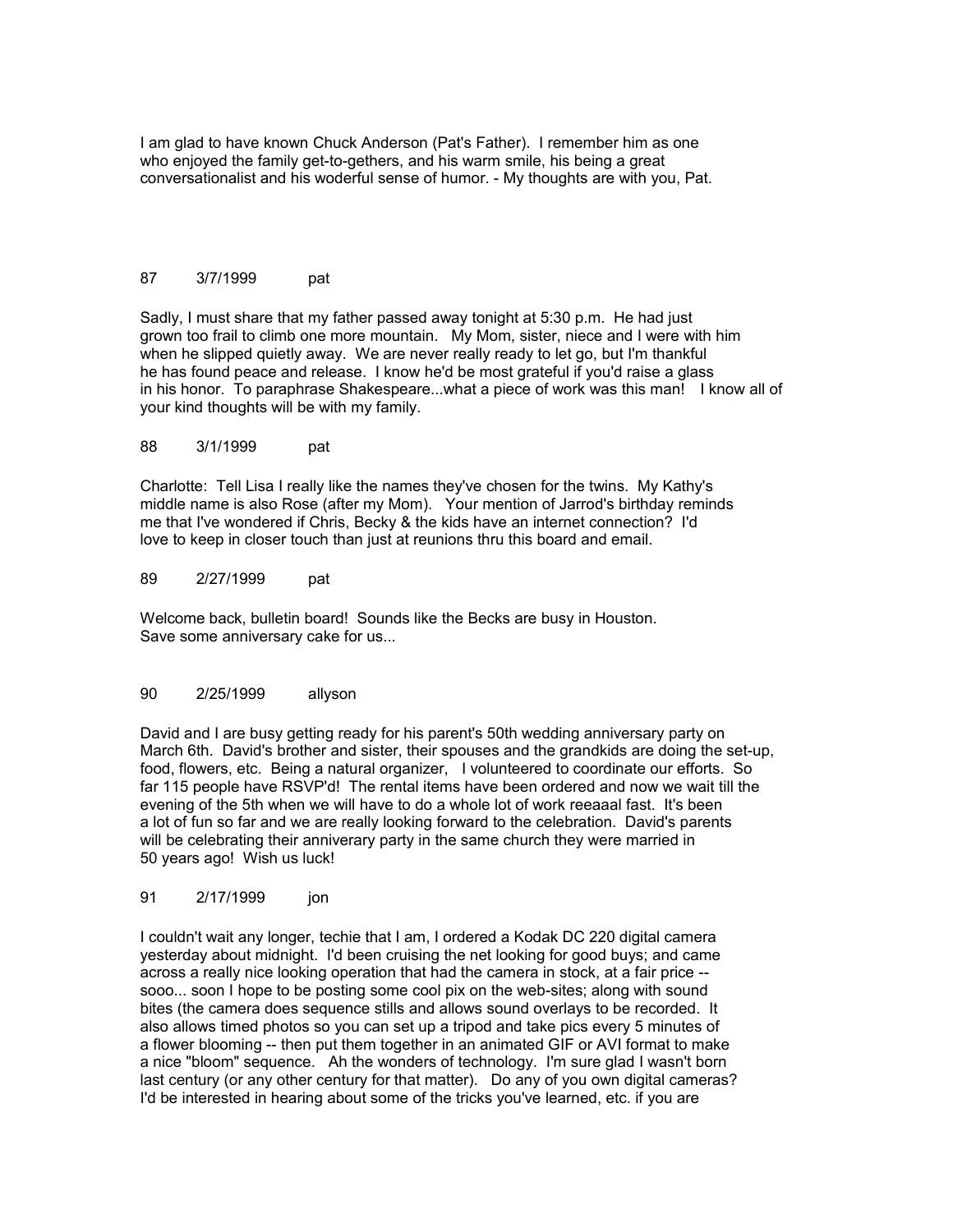using them.

### 92 2/11/1999 pat

It's wonderful to see so many family members checking in with news! Be sure to send on email addresses of other family members and we'll get them hooked in with a password. We have good news to report: Jon has just accepted a promotion to technical manager in his department at Bell Labs. He'll be coaching (the new corporate-speak term for supervising) 20 members of technical staff. I think he'll really enjoy the new challenge. Matt is still enjoying his London experience (we assume), it's getting hard to get a hold of him these days. Kat is actually beginning to believe she really is graduating from HS in June...wow, never thought it would really come. And I'm having a great time at my new job at the car wash AND my new car is getting cleaned weekly. Keep those posts coming!

93 2/6/1999 allyson

Phillip, Imogene, Pede & Tinkerbell left Houston this morning at 7:30 a.m. They plan to overnight somewhere in Arkansas and will arrive in Martinsville sometime Sunday p.m.

David and I doing well. We've just booked a cruise for December to the Southern Carribean Friends we met on a cruise last year will join us. We can't wait! And what a long wait it will be. The weather here is sooo summer-like. It's almost hot! 80-some degrees with high humidity. We're going to have to mow the yard because it's begun to grow again! This is my first entry on the family bulletin board. It's so exicting to be able to keep-up with everybody. Thanks Jon, Pat & Jon for setting this up for all of us to share.

### 94 2/2/1999 pat

Charlotte Royal has checked in for a password, and will soon be sharing news from the Earl Hurt branch of the family. She reminded me that daughter Lisa Clancy also has a February birthday, on the 5th. So a big Happy Birthday to both the Royal girls!

#### 95 1/30/1999 katherine

Hi everyone. I just checked out the bulletin board for the first time today. What fun! I am celebrating Birthday No. 45 today. Talked with Grandmother Sweet last night, Ron, Sue and Rich and Mother this morning and am going to Beth's this afternoon. It is good to see and talk with the whole family! Mother's broken arm is healing well. She does her therapy exercises (aka torture) every day.

Ron, Sue and Rich are going to Arizona in two weeks. Lucky, lucky people! I am going to Arizona in May with a small group and professional photographer to photograph the Slot Canyons. Cannot wait. Well, bye for now.

96 1/30/1999 pat